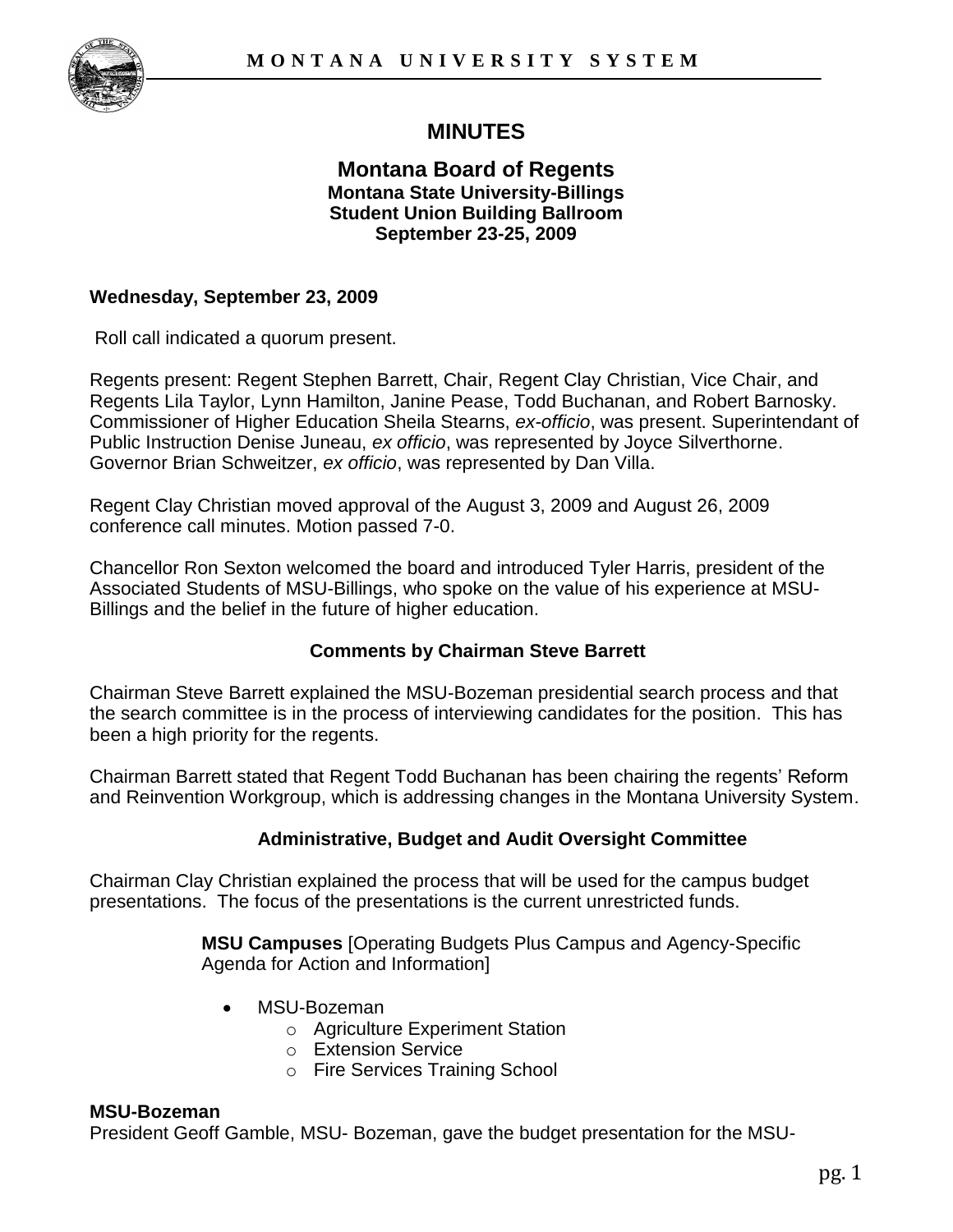

Bozeman campus and agencies. He said that both college enrollments and retention rates have increased during the recession. He said their campus not only attracts high achieving students, but also provides high quality tutoring services for students. He noted that Montana receives state funding at 71% of peer institutions. Montana will continue to try to do more with less.

Budget goals for MSU-Bozeman

- Sustain library acquisitions
- Increase online courses and degree programs
- Enhance access to summer session courses
- Place writing and math learning centers in residence halls

University strengths:

- Innovative, nationally acclaimed core curriculum
- Continually improving retention rates
- High career placement rates
- Quality interdisciplinary degree programs

Challenges:

- Maintaining a level of academic and research excellence
- Meeting the two-year education need of the Gallatin Valley
- Preserving base level funding for all campuses

#### **Ag experiment Station**

President Gamble said the program scope of the Agricultural Experiment Station is to conduct research on local and global issues in plant and animal agriculture and natural resource systems. He noted that the personnel expenditures constitutes 92% of the experiment station's expenditures and that they literally have no room to reduce their budgets without affecting personnel.

Strengths:

- Active and competitive research
- Fundraising and LRBP funding
- Animal Bioscience Building
- Wheat stem sawfly federal stimulus projects

Challenges:

- Faculty and staff recruitment and retention
- Flat federal funding
- Very poor field equipment.
- The mechanism of federal funding is essentially flat

#### **MSU Extension Service**

President Gamble said the mission is to extend the presence of the state land grant university to all corners of Montana through applied research, educational outreach and public engagement.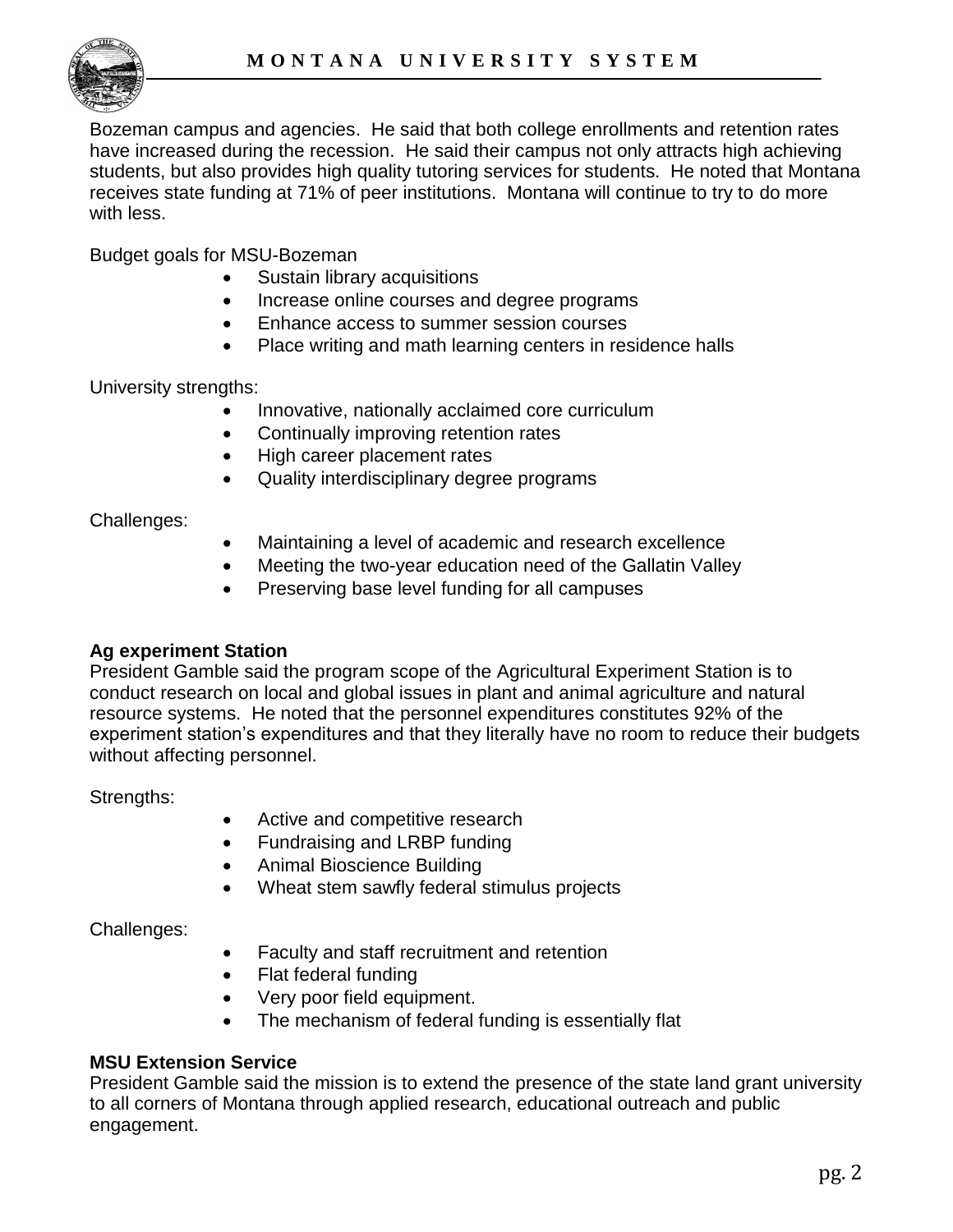

#### Priorities:

- Concentrate on core program areas of agriculture and natural resources, consumer science, community development and 4-H development
- Create new strategic plans for long-term sustainability of programs

### Challenges:

- FY10 budget reduced by 5%, resulting in downsizing of two positions, vacancy savings of six positions and three positions moved to grant funds
- Stagnant to declining federal appropriated funding
- Lack of full funding to cover present law adjustments
- Increasing overhead assessment for institutional support and physical plant
- Payout of termination costs for long term employees

# **Fire Services Training School**

President Gamble said the Fire Services Training School exists to build the capacity of local government emergency services.

Strengths:

- Lower community fire insurance premiums
- Reduction of state cost for wildfires
- Montana developed performance based curriculum that serves Montana well

#### Challenges:

- Steady increase in demand from local responders for assistance
- Fuel costs increased by 31% in the past year

#### **MSU-Billings**

o MSU-Billings COT

Chancellor Ron Sexton explained that expenditures at MSU-Billings are the lowest of the four-year campuses within the MUS, with 46% of money invested directly into instructional costs.

Strengths:

- Increased retention trends
- Increased enrollment, with the COT enrollment growing from 492 to nearly 1,500 in ten years
- Higher continuation, transfer, retention and graduation numbers
- Continued success in addressing overall educational attainment in region
- Training at Montana Women"s Prison

Challenges:

- Competitive salaries to recruit and retain faculty and staff
- Growth in part-time students, with attendance, administrative and other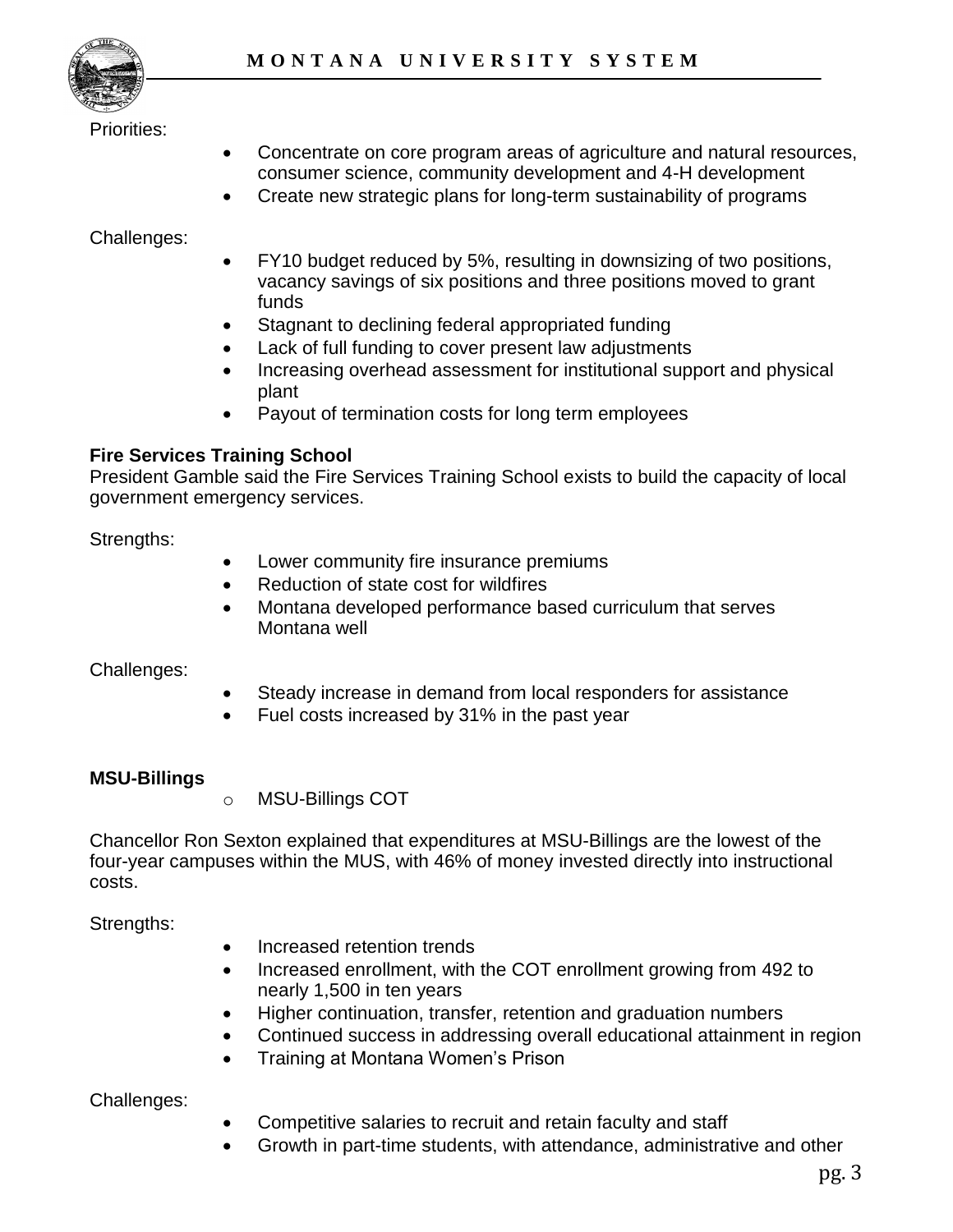

challenges

- $\bullet$  Meeting the expectations of 21<sup>st</sup> century learners
- Doing more with less
- Reorganization and redesign of the university
- Anticipate enrollment growth of 4-5%

Goals:

- Increased educational attainment
- Economic development
- Increased efficiency and effectiveness

#### **MSU-Northern**

Chancellor Frank Trocki explained that MSU-Northern has a modest increase in enrollment this fall semester. He added that financial restructuring has enabled MSU-Northern to eliminate the negative fund balance in the unexpended plant, and to significantly reduce the negative fund balance in auxiliary services.

Strengths:

- Excellent student/faculty ratio
- Technological and professional programs that have gained regional and national recognition
- Enrollment growth through new marketing and recruiting strategies
- Increased retention efforts

Challenges:

- Increase enrollment to 1600 by 2013
- Competition with other universities
- Develop and maintain effective student life for all students
- Develop articulation agreements with selected nationally accredited postsecondary institutions
- Facilities are inadequate and/or outdated.

# **MSU-Great Falls COT**

Dean Joe Schaeffer said enrollment at MSU-Great Falls College of Technology continues to increase, with a 14% increase from last year.

Strengths:

- Making specialized programs and initiatives for target groups
- Progress in improving effectiveness and consistency of resource allocation

Challenges:

- Being responsive when capacity is filled and resource reallocation requires closure
- Doing more with less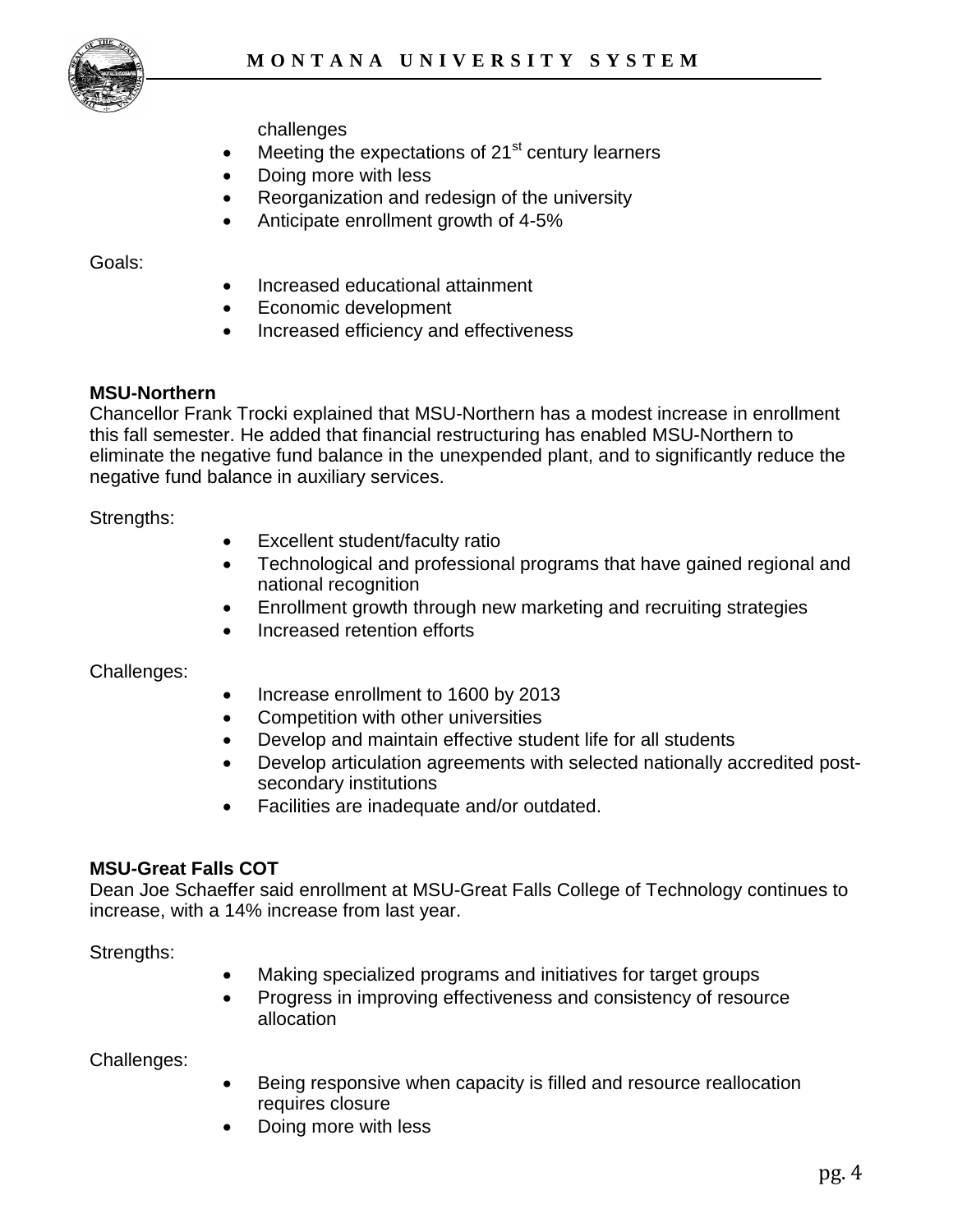

 Due to lack of personnel, it is difficult for the smaller institutions to be as innovative as the larger campuses

Deputy Commissioner Mick Robinson said increased enrollments were expected with the decreased economy. He asked for guidance from the board on what threshold the regents are comfortable with regarding committing tuition dollars for the purpose of meeting the needs of increased enrollments. How sustainable is the enrollment increase on the campuses and, if not sustainable, how should the MUS make good investment decisions with those additional tuition dollars or "freedom reserves" because the campus budget enrollment targets have been achieved? He asked if the regents preferred to invest those funds in base spending or how they wished to manage that money.

Dean Schaffer responded that MSU-Great Falls COT only releases the money for other use if they meet their enrollment projections.

Commissioner Stearns stated that the campuses may not be able to invest in the community at the same rate as in the past due to budget constraints.

# **Community Colleges**

# **Dawson Community College**

President Jim Cargill spoke on the unique situation in northeast Montana compared to the rest of the state. He said eastern Montana is different from the rest of the state and that the recession has not hit them as hard as it has in some parts of the state. Dawson has experienced an increase in resident students, but a decrease in non-resident students.

Strengths:

- Slow, steady enrollment increase
- Affordable
- Good access
- Good support for underprepared students
- Excellent facilities
- Community support

#### Challenges:

- High expenditure per student caused by capacity with Dawson having the ability to increase an additional 500 students without adding faculty or running into problems with space
- **Demographics**
- Decrease in middle school enrollments
- High out of state competition

Following the presentation, Commissioner Stearns told the board that Dawson Community College is subsidizing non-resident tuition, which may be contrary to BOR policy. Regent Christian agreed that the campuses cannot subsidize non-resident tuition. Regent Lynn Hamilton said the "Grow Eastern Montana" that was approved at the May 2009 meeting was approved specifically for Miles Community College as a pilot program.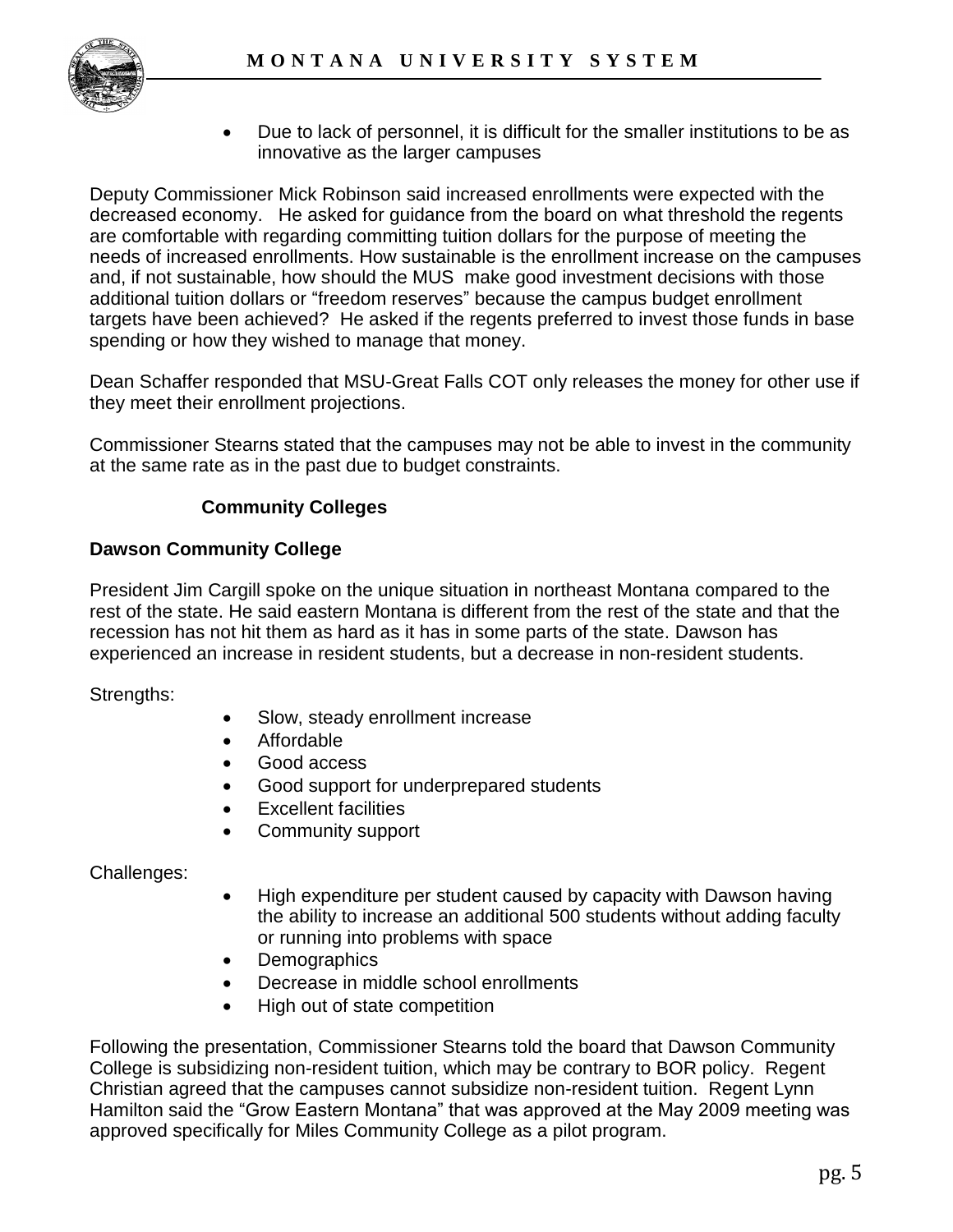

#### **Flathead Community College**

President Jane Karas said Flathead Valley Community College has seen a large increase of nearly 40% in enrollment.

Strengths:

- Ability and willingness of faculty and staff to respond to enrollment increase
- Ability to respond to community needs
- Transfer program
- Partnerships with K-12 school districts, business and industry
- Continuing education, workforce and contract training

Challenges:

- Providing services
- Meeting equipment and technology needs, and maintaining competitiveness of salaries
- Faculty workload due to increased enrollment
- Increased instructional expenses

#### **Miles Community College**

President Stefani Hicswa clarified that the Miles Community College numbers do not include the dual enrollment students. Expenditure per student has decreased 3% from last year while the instruction budget was increased by 4%.

Strengths:

- Strategic decision-making
- Distance education
- Locally elected board oversight
- Small class size

Challenges:

- Competitive salaries
- Turnaround time for program development
- Deferred maintenance
- Demographics

Commissioner Stearns asked to what extent do the faculty and staff interact with Tom Gibson, Director of eLearning, about new on-line programs and look at the offerings throughout the state. President Hicswa replied that they have worked closely with Tom Gibson and are well aware of the concern of duplication. President Hicswa told the board that it is too early to tell what the effects are from the Grow Eastern Montana program because spring semester was completed by the time the pilot project was approved and the campus recruiter is currently in the midst of the recruiting schedule.

**UM Campuses** [Operating Budgets Plus Campus and Agency-Specific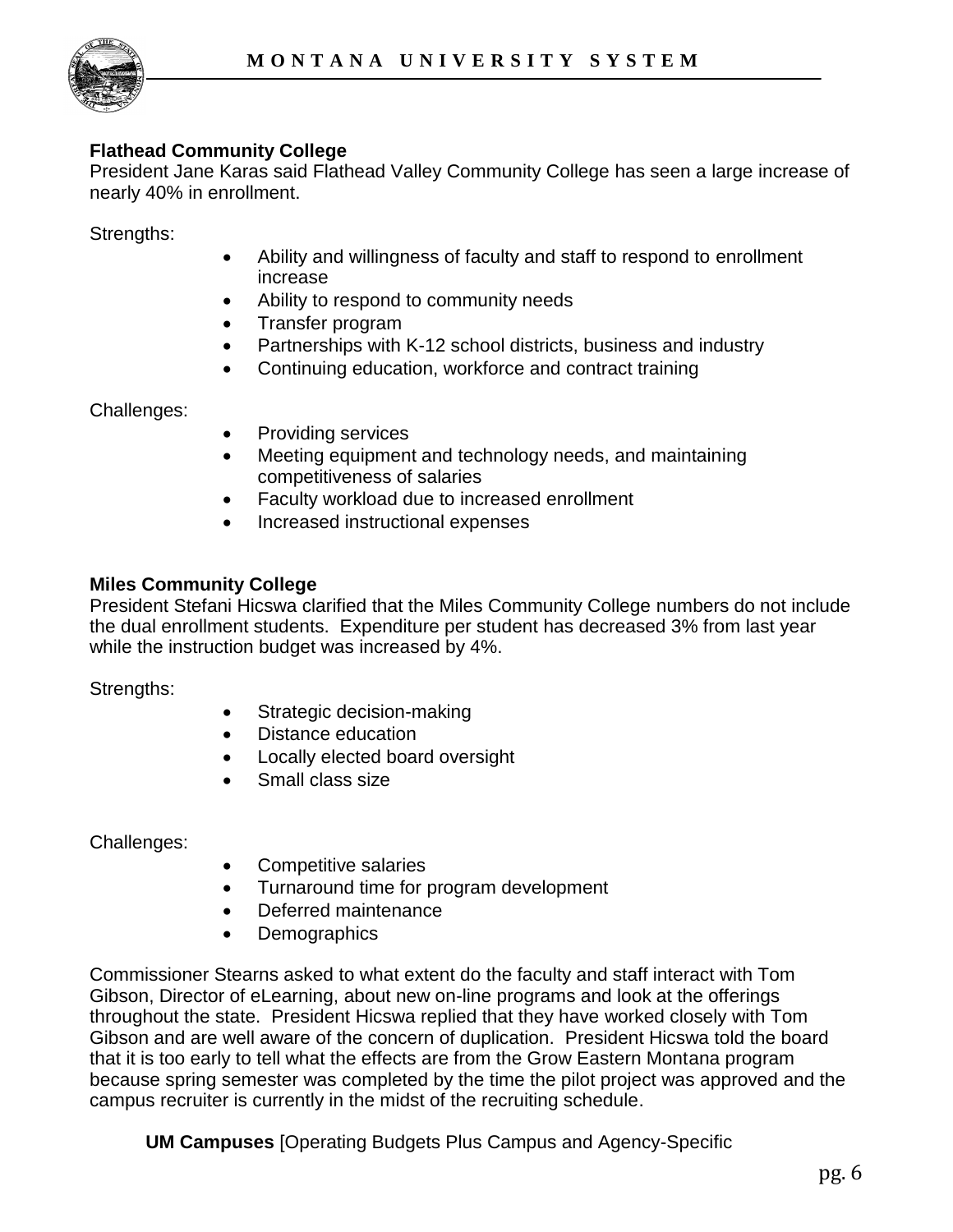

Agenda for Action and Information]

# **UM-Missoula**

- o UM-Missoula COT
- o Forestry and Conservation Experiment Station

President George Dennison said UM-Missoula projects a 3.4% enrollment growth, which is the largest increase The University of Montana-Missoula has seen. He said they will serve the increased resident students, but that there are no additional funds to do so. President Dennison told the board that the UM-COT has nearly reached its capacity. He clarified that the budget as presented includes the work they are doing in the Bitterroot Valley, including temporary classrooms and the increased bus service going back and forth between Missoula and Hamilton.

Strengths:

- Continued growth in resident enrollment
- Focus on student success
- Responsive programs
- Modernized facilities
- Research
- World class faculty

### Challenges:

- Recessionary impact on out-of-state enrollment
- Improving 4-year graduation rates
- Access
- No state support for resident growth
- Preparing for the pending shortfall in the FY12/13 biennium

# **Forest & Conservation Experiment Station**

Strengths:

- Provides leverage for an internationally recognized research program
- Graduate degree program

Challenges:

 To move more strongly into climate change activities, especially monitoring, mitigation and adaptation research

Deputy Commissioner Robinson asked about the non-resident tuition issue and whether or not the campuses have seen evidence of how that impacts the resident attendees. President Dennison responded that they have not thoroughly analyzed the issue yet, but their conclusion is that the freshman class enrollment is up. It is the continuing students that did not increase as much. President Dennison said it is possible the economic situation has contributed to some of the decreases in return students.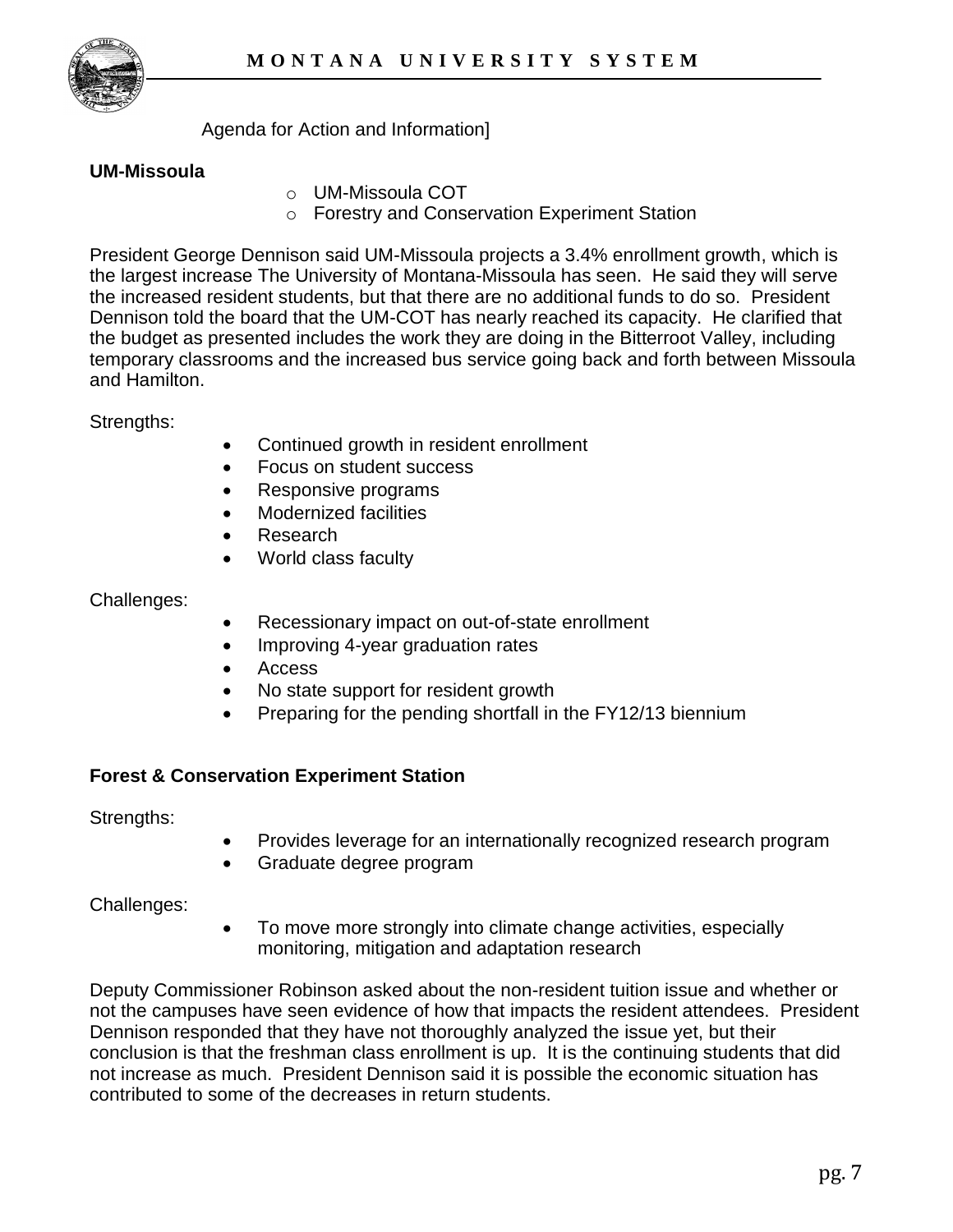

#### **MT Tech of UM**

- MT Tech COT
- Bureau of Mines and Geology

Chancellor Frank Gilmore said expenditure per student is 3.4%. He told the board that MT Tech has seen a 3.9% increase in enrollment. Freshman enrollment is down but enrollment overall is up because of transfer students.

Strengths:

- Largest enrollment in MT Tech history
- New natural resources building
- Increase in private fundraising
- Mid-term grade intervention

Challenges:

- Recruitment and retention of faculty and staff
- Aging facilities and deferred maintenance
- Demand for additional class sections
- Montana Math and Science Academy
- Residence halls over capacity
- Parking

#### **Bureau of Mines and Geology**

Strengths:

- New programs established by the 2009 legislature
- New natural resources building
- Widespread usage of information continues on ground-water information and publication downloads

Challenges:

- Staffing for HB52 Ground-Water Investigation Program with uncertain future base funding
- Continuation of funding for aquifer-test data as obligated by HB304 and HB831
- Decline of general-fund-supported FTEs

#### **UM-Western**

Chancellor Richard Storey said expenditure per student has increased by 4.6% and enrollment has increased 7.5%. Chancellor Storey told the board that the savings from the installation of the wood-fired boiler needs to be paid back to the Department of Environmental Quality to help pay back a bond and that UM-Western gets back 12% of the savings.

Strengths:

- Experience One
- Dedicated faculty, staff and students
- Successful accreditation reviews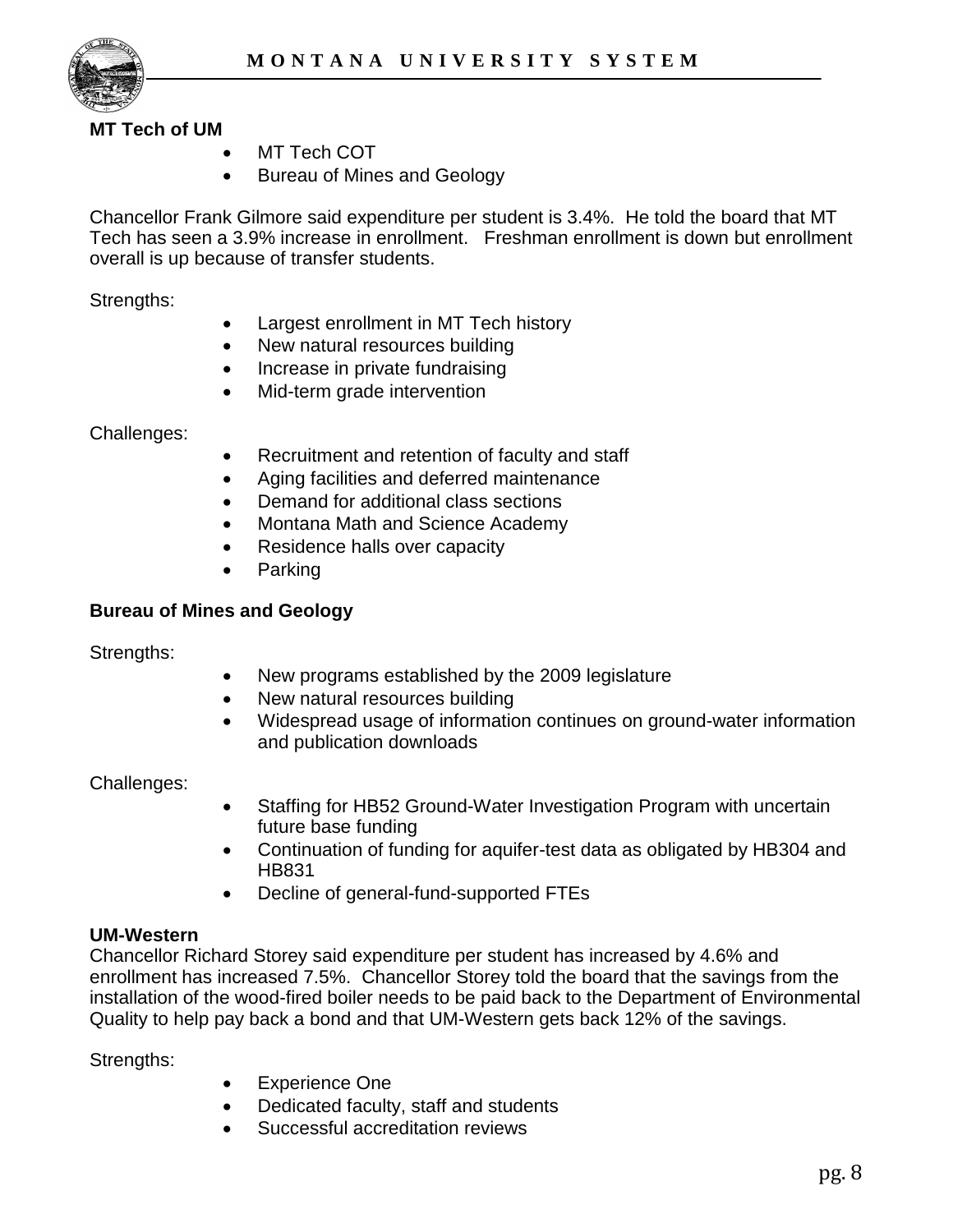- Sustainability efforts
- Affordable and accessible

Challenges:

- Compensation and recruitment
- Increase degree completion
- Identifying new markets

# **UM-Helena COT**

Dean Daniel Bingham explained the COT mission is to support workforce development needs and to promote lifelong educational goals of learners. Dean Bingham said UM-Helena COT"s enrollment has increased 22%. He said students are taking higher credit loads. Dean Bingham told the board many of the students are place-bound and are not interested in attending elsewhere. He said his campus uses their trade programs a great deal when making changes on their campus.

Strengths:

- Focus on student success
- High enrollment
- Better campus facilities
- Comprehensive portfolio of programs
- Access

Challenges:

- Competitive salaries
- Perception of two-year education
- Funding for program growth and instructional equipment
- Funding for professional development

Regent Christian commended UM-Helena COT and MSU-Great Falls COT on their high level of efficiency. Dean Bingham replied that part of the efficiencies of UM-Helena COT are because of their work with UM-Missoula.

**Office of the Commissioner of Higher Education (OCHE)** [Operating Budgets Plus Campus and Agency-Specific Agenda for Action and Information]

# **OCHE**

Frieda Houser, OCHE Budget Director, explained the budget schedules for the system summaries and OCHE budgets. Frieda Houser said this is the beginning of FY10 which is an important distinction because of how the legislature appropriates funding and that any money unspent from FY10 can be carried over to FY11, with the exception of the agencies that receive annual appropriations. She stated that this year is different than past years, though, because of the federal stimulus funding received that has been deposited in the current unrestricted fund. Federal funding is typically considered as restricted funding, however, for this biennium federal stimulus funding was appropriated for the university system to continue ongoing operations and to mitigate tuition increases for resident students. Ms. Houser said the community colleges received some stimulus funding intended for construction projects and these have been properly budgeted in the plant fund. She said the majority of state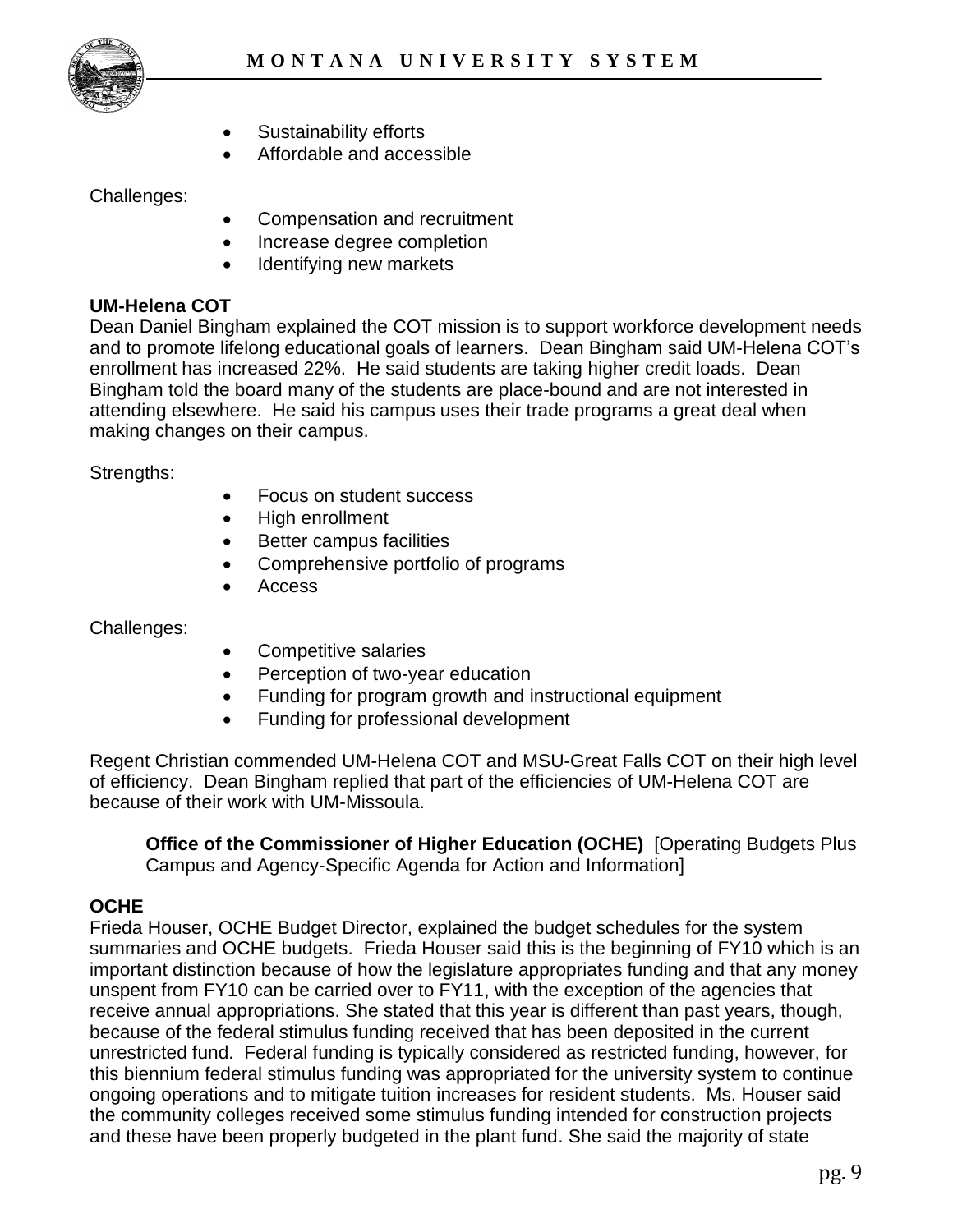

support, however, goes to education support. She clarified that the campus budget reports include all scholarships, and partial and full waivers. She reviewed the OCHE operating budgets and referred to the detailed budget schedules for each program.

### **ACTION**

- a. MUS Operating Budgets Summary ITEM 144-101-R0909
- b. Authorization to Construct Bus Storage Facility; UM-Missoula ITEM 144- 1003-R0909

President Dennison explained this item is for authorization to construct a storage facility for buses.

- c. Proposed Land Acquisition by Donation; MT Tech ITEM 144-1501-R0909 Supporting Material #1 Supporting Material #2 Supporting Material #3 Supporting Material #4
- d. Authorization for Expansion to the Health, Physical Education and Recreation (HPER) Building; MT Tech ITEM 144-1504-R0909 Supporting Material

Chancellor Gilmore explained this item was delayed from the May 2009 Board of Regents meeting. The campus has reworked the plan since that time and MT Tech has agreed to put in \$160,000 from auxiliary funds into the project and would like to use Intercap loans of \$2.7 million to be paid back over a 15 year period of time. He said the new fee for the students will now be \$64.80 per semester. Chancellor Gilmore told the board this facility is extremely important to the students.

Jennifer Bickler, President of MT Tech student body, urged regental support of the facility. The current facility is overcrowded and has not been properly maintained. She said she realizes the current economic situation, but stressed that this project needs to be done to help meet the needs of the current student body.

Regent Christian said he received a large number of letters sent by the students in support of the facility.

Regent Barrett said he was bothered by this project because this is essentially a 3% tuition increase for the students for 15 years. He realized the students are earnest, but he still has concerns with obligating students over the next 15 years to pay for this.

Chancellor Gilmore responded that MT Tech did put auxiliary money into this and they don"t have another alternative for this.

Regent Hamilton asked what the students would do if this is not done.

Ms. Bickler replied that there are two facilities in Butte that the students can access off campus. For those accessing facilities off campus, the cost is generally \$30 per month, plus an annual fee of \$60.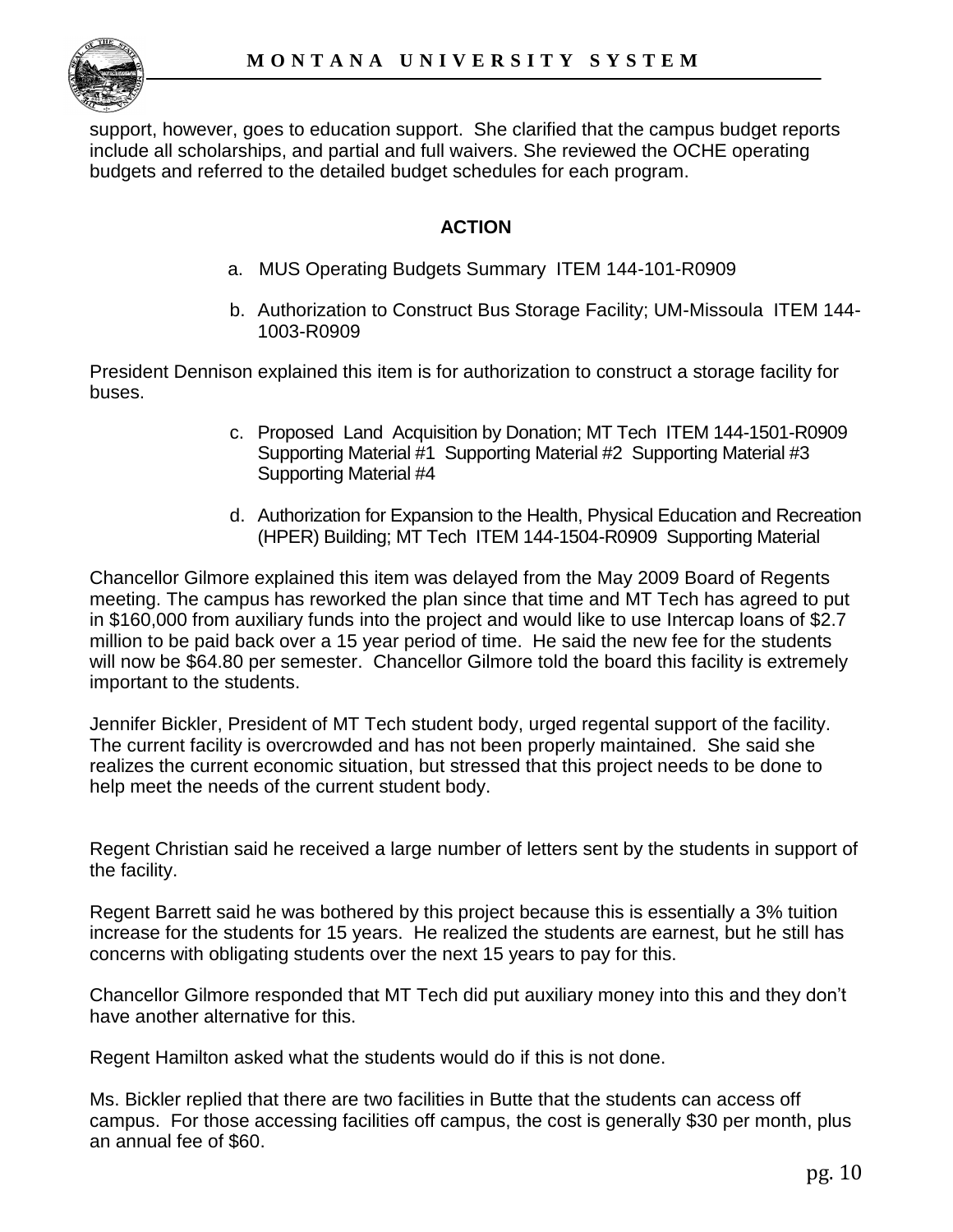

Regent Robert Barnosky asked if the faculty and staff share this facility. Chancellor Gilmore replied that faculty and staff do use this facility and do not have to pay a fee for the usage.

Commissioner Stearns asked if faculty and staff have to pay for the use of these facilities on other campuses. President Dennison said faculty and staff do pay fees at UM-Missoula, as they also do at several of the other campuses. She asked if MT Tech had considered requiring faculty and staff to pay a fee too and if not, why not. Chancellor Gilmore responded that they had not considered that option because this is a compensation issue for the faculty and staff in times of pay freezes.

President Dennison told the board that this happened on the UM-Missoula campus before and that the project contained a fee for 20 years. President Dennison said a limited number of alumni are allowed to use the facility, but are required to pay a fee to use it as do faculty and staff. President Gamble said MSU-Bozeman also had this on their campus with a 20 year payment.

> e. Construct ADA Modifications; MSU-Bozeman ITEM 144-2007-R0909 Supporting Material

Mick Robinson clarified this project would use an Intercap loan to finance this project over a number of years.

> f. Tennis Facility Repair; MSU-Billings ITEM 144-2704-R0909 Supporting **Material**

Chancellor Sexton explained that this project was necessary because a windstorm blew down the tennis bubble. He said they looked into replacement options and found that replacing the entire unit is the best way to go. This is a more advanced facility and is more energy efficient.

g. MUS Trust Land Issues

Commissioner Stearns explained a recent meeting of the land board in which they discussed the trust lands management funds for the common schools, and particularly for MSU-Bozeman and MT Tech. Commissioner Stearns said some campuses within the university system receives nearly \$500,000 per year in income from income of the trust lands, particularly MT Tech, MSU-Bozeman and UM-Western being the main beneficiaries of the funds. She said a legal case, brought about by Montanans for the Responsible Use of the School Trust (MonTrust) in 1999 addressed the full market value for the cabin sites and river and lake front properties, ultimately proving that the State of Montana was not living up to its obligations to get full market value. It is clear with the new reappraisals that the full value is not being developed or accrued to the beneficiaries, of which some Montana campuses are included. Commissioner Stearns expressed great concern about this. She told the board the Montana University System has engaged an attorney, Professor Greg Munro, UM-Missoula law school, to represent the interests of the university system in this issue. At Monday"s land board meeting, the majority of attendees were the lessees because of their concern that their leases may rise precipitously. It is a contentious issue and she requested guidance of the regents.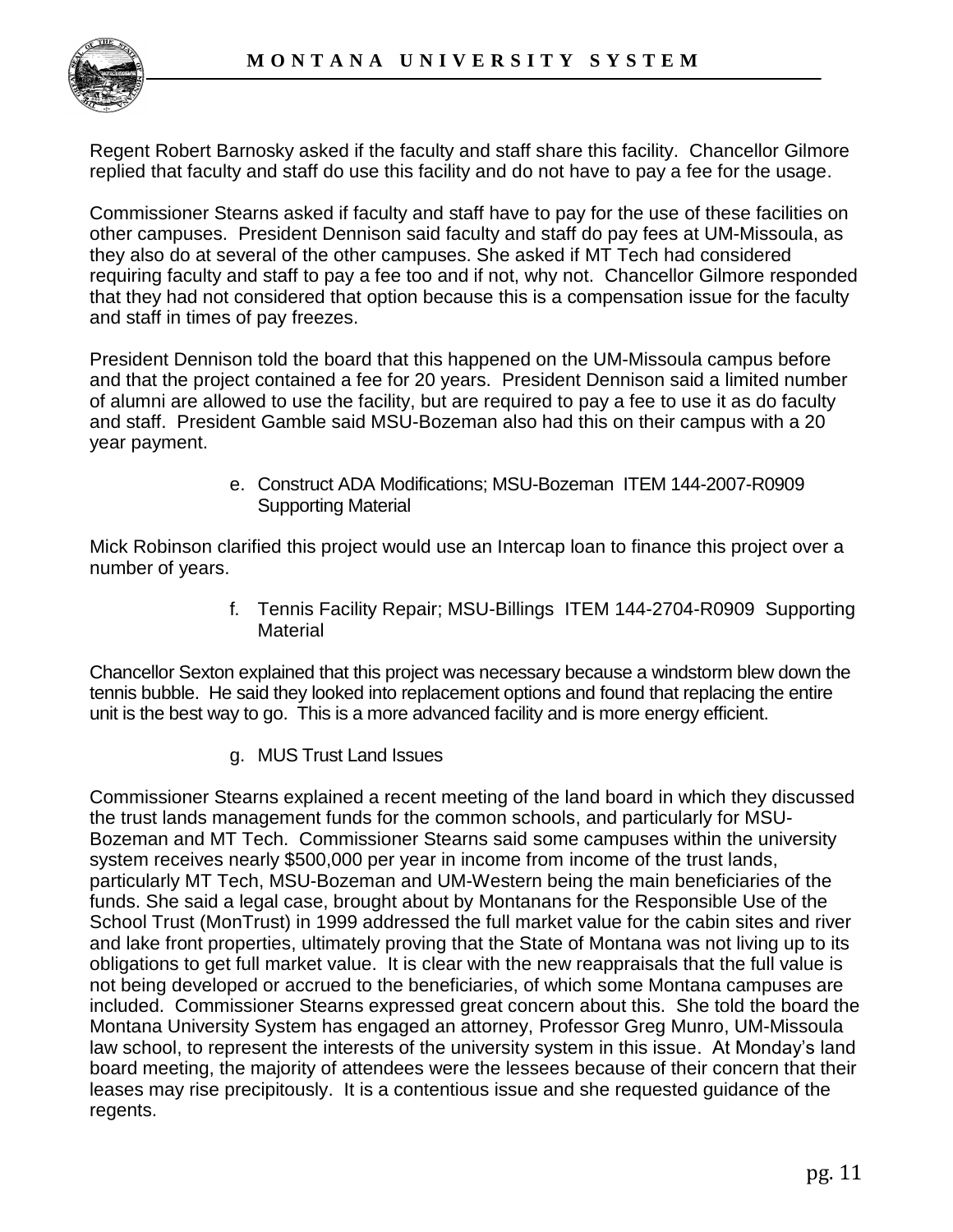

Regent Barrett said he thinks the Land Board understands their obligations quite clearly. He said that while the law is quite clear, the reappraisals and some of the impacts have created some anomalies. This issue will come before the land board again. Whether the MUS has to take court action or not remains to be determined yet.

Dan Villa, Governor's Education Policy Advisor, said the governor is interested in this issue. Mr. Villa said Governor Schweitzer did not like the reappraisal bill last year and did not sign it. The land board will be looking at what data points they need to change and will come back to address it yet.

Commissioner Stearns explained that the 2009 reappraisal is what brought the issue to the attention of the lessees. Commissioner Stearns said the cabin lease holders think the 2003 appraisals were also too high. Commissioner Stearns told the board that MonTrust said this goes against the Supreme Court's ruling. She said 3.5% has been held to be too low and the cabin site leases have not gotten up to the 3.5% level.

### **INFORMATION**

a. Proposed Revision Policy 940.12.1, Annual Fee and Tuition Approval; Disclosure of Total Cost of Attendance; Montana University System

Regent Christian stated that in the future, he requests that fees be tied more closely to program approvals.

Deputy Commissioner Robinson said this proposed policy revision is for clarification and that it is important that the policy statement of 940.31 remain in the policy. He said the board will continue to look at these every two years at the May Board of Regents meeting. Section B was already demonstrated in the approval of the wind turbine program in May 2009. He said that if a new program is going to be developed and is going to have an impact on the facility involved, then that information or projection needs to be included at the time the program is brought forth for approval. This policy revision includes some definition language comprised by a workgroup that addressed fees. Deputy Commissioner Robinson requested that the campuses send him any recommendations they may have on this policy revision. He also clarified that the proliferation of fees should be avoided and the incorporation of mandatory general fees into tuition levels should be more commonplace in the future.

Regent Hamilton asked what mechanism is in place in the system office to determine if a fee is appropriate or not. Deputy Commissioner Robinson responded when that occurs, he discusses it with the campus prior to the item coming to the regents. Once he has given his recommendation, the campuses decide if they are still going to submit it to the board and the board has the final decision.

Regent Christian said this is discussing how to evaluate new fees. He approved of this policy change to help in aiding discussions on how to evaluate fees, whereas new fees would have to be brought forth with the program approval request.

b. Legislative Audit Update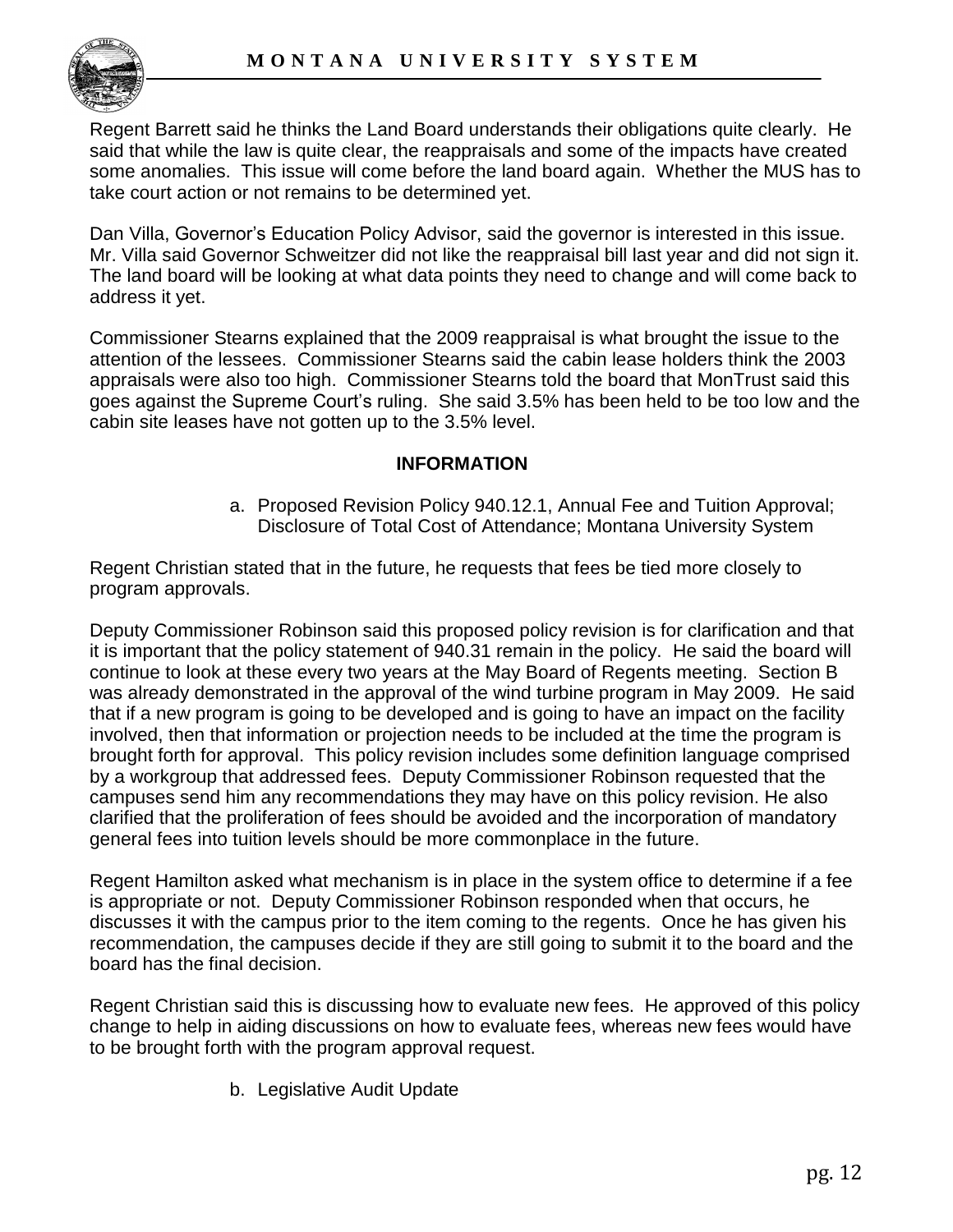

Deputy Commissioner Robinson explained the campuses will be having legislative audit meetings soon. Two issues raised by the state auditor include a "disclosure" issue, regarding the ability of campuses with foundations to allow the campus foundations to manage endowments, which the foundations have been doing for many years. Deputy Commissioner Robinson said this was an issue with the audits and the audit division was unclear about statutory direction and has asked the attorney general for an opinion. The Attorney General has not decided yet if he will give an opinion or not. Deputy Commissioner Robinson said other issues in the audits related to sub-funds, internal controls, a negative fund balance, tuition waivers, and a technical issue.

### **CONSENT**

- a. Authorization to Name The University of Montana Native American Center to the Payne Family Native American Center; UM-Missoula ITEM 144-1004-R0909 Attachment
- b. Operating Agreement Between UM-Western and UM-Western Foundation; UM-Western ITEM 144-1602-R0909
- c. Fire Services training Advisory Council; MSU-Bozeman ITEM 144- 2012-R0909
- d. Paint Existing Auxiliaries Facilities; MSU-Bozeman ITEM 144-2011-R0909
- e. Renew Lease-Joseph M. Hartmann Memorial Ranch; MSU-Bozeman ITEM 144-2009-R0909 Attachment
- f. Lease for Western Transportation Institute; MSU-Bozeman ITEM 144- 2010-R0909 Attachment
- g. Expend Computer Fees; MSU-Bozeman ITEM 144-2006-R0909
- h. Expend Computer Fees; MSU-MSU-Great Falls COT ITEM 144-2851- R0909
- i. Expend Student Equipment Fees; MSU-Bozeman ITEM 144-2008- R0909
- j. Expend Student Equipment Fees; MSU-Great Falls COT ITEM 144- 2852-R0909

Regent Christian asked Presidents Hicswa and Cargill if there is any law or policy that prohibits spending local levy money on tuition and whether those funds sufficient enough to cover those subsidies? Regent Christian added that he did not think the tuition subsidies should come from state funds. President Hicswa said she did not believe there is anything in the local levy laws that prohibit that, but she would try to get the answer to Regent Christian the next day.

The Board recessed to the Missouri room for executive session at 5:30 PM.

- Litigation Report
- Naming of Building
- Completion of President Dennison Evaluation

# **Thursday, September 24, 2009**

The meeting reconvened at 8:30 AM.

Reno Charette, Director of American Indian Outreach, MSU-Billings and Native American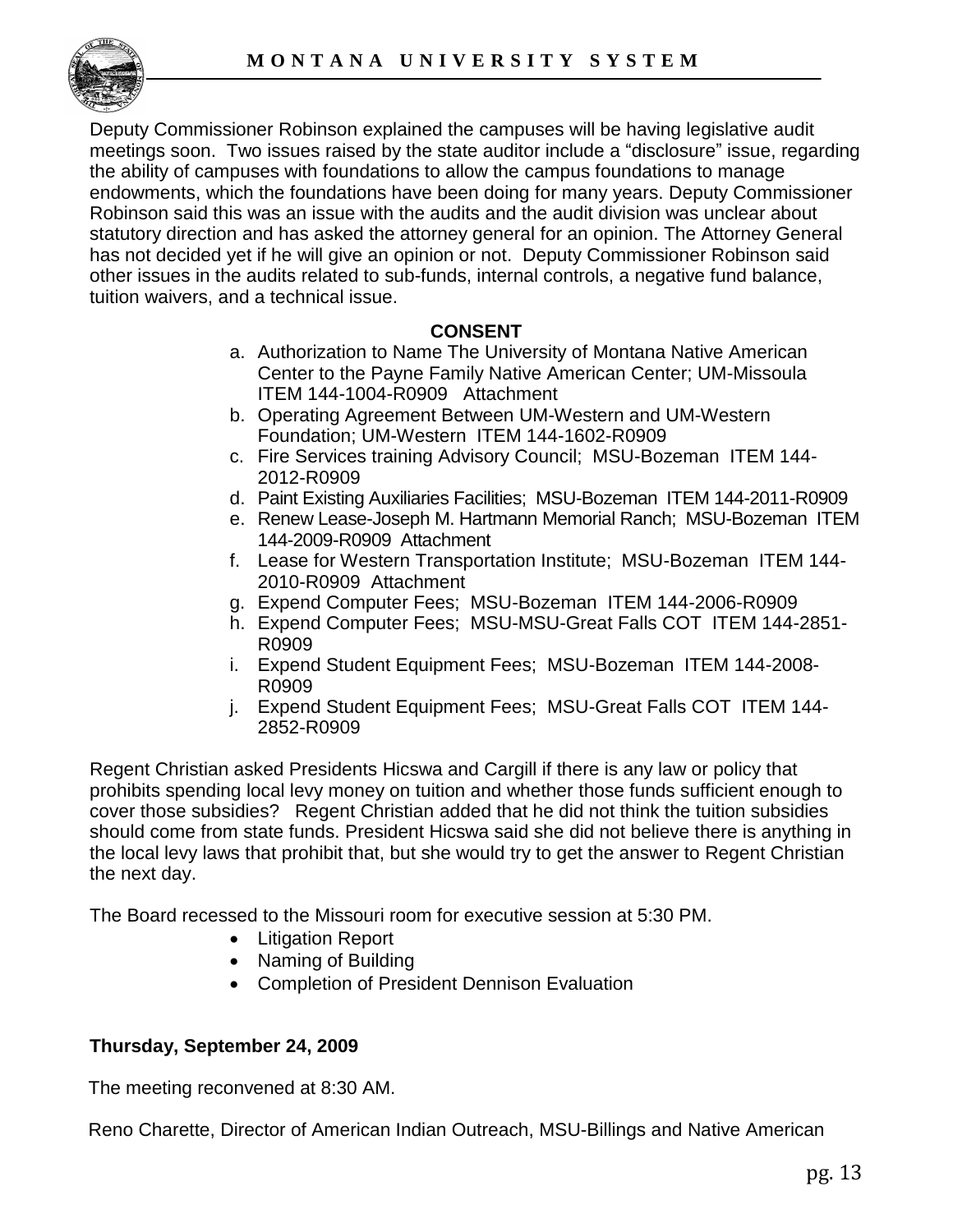

students presented the gift of a blanket to Chairman Steve Barrett.

- General Reports
- Office of Commissioner of Higher Education (OCHE)

Commissioner Stearns called the board"s attention to two reports, one of which was the annual report on outside governing boards sent to the regents in August 2009. This report identifies the governing boards on which our administrators are serving. She noted that administrators are engaged in many more public service activities than are reflected on this report, as the report includes only the private for-profit governing boards and those for which our administrators are compensated. Commissioner Stearns reminded the board that all of this service has been expressly approved by herself, as per Board of Regents" policy.

Commissioner Stearns stated that secondly, also as per Board of Regents" policy, her office prepares a bi-annual report on the MRPIP program, which is the Montana Rural Physicians" Incentive Program, a statutory program of which you are all aware and which provides repayment of education loans for doctors practicing in underserved areas of the state. She said this report is being finalized and will be sent out the following week.

Commissioner Stearns informed the regents that Sarah Elkins and Bill Macgregor, Director of Transferability, OCHE, were recently awarded the Governor"s Award of Excellence for the outstanding work on the transferability initiative. Dan Villa commented on the transferability initiative as one of the legacies of the Montana University System.

Commissioner Stearns notified the board that the Montana Guaranteed Student Loan Program (MGSLP) reached a new low rate for loan defaults. Their loan default rate was down to 2.2%, which is one of the lowest rates in the entire country.

#### Regents Workgroup Update

Regent Buchanan, chairman of the Regents" Reform Workgroup, told the board that the group held an organizational conference call meeting and has scheduled an October 20, 2009 meeting to be held in Helena. He said the committee, including six citizen group members, will be working on reform initiatives in the university system. Regent Buchanan told the board that with the current economic environment, it is imperative to do something, to acknowledge what we are doing well and to identify what we can improve.

Associate Commissioner Tyler Trevor stated that he is working on a survey to allow faculty, staff, students, high school counselors, principals, the Office of Public Instruction (OPI), and staff to submit ideas. He said he has received numerous positive responses and will now look for themes that can possibly be addressed.

Commissioner Stearns mentioned the book "Crossing the Finish Line" which focuses on degree completion and states that higher education must fundamentally re-think the pricing and operation of public colleges. She said that, given the rising pressure on state budgets, higher education must learn to do more with less.

Campus Issues - MSU-Billings and MSU-Billings COT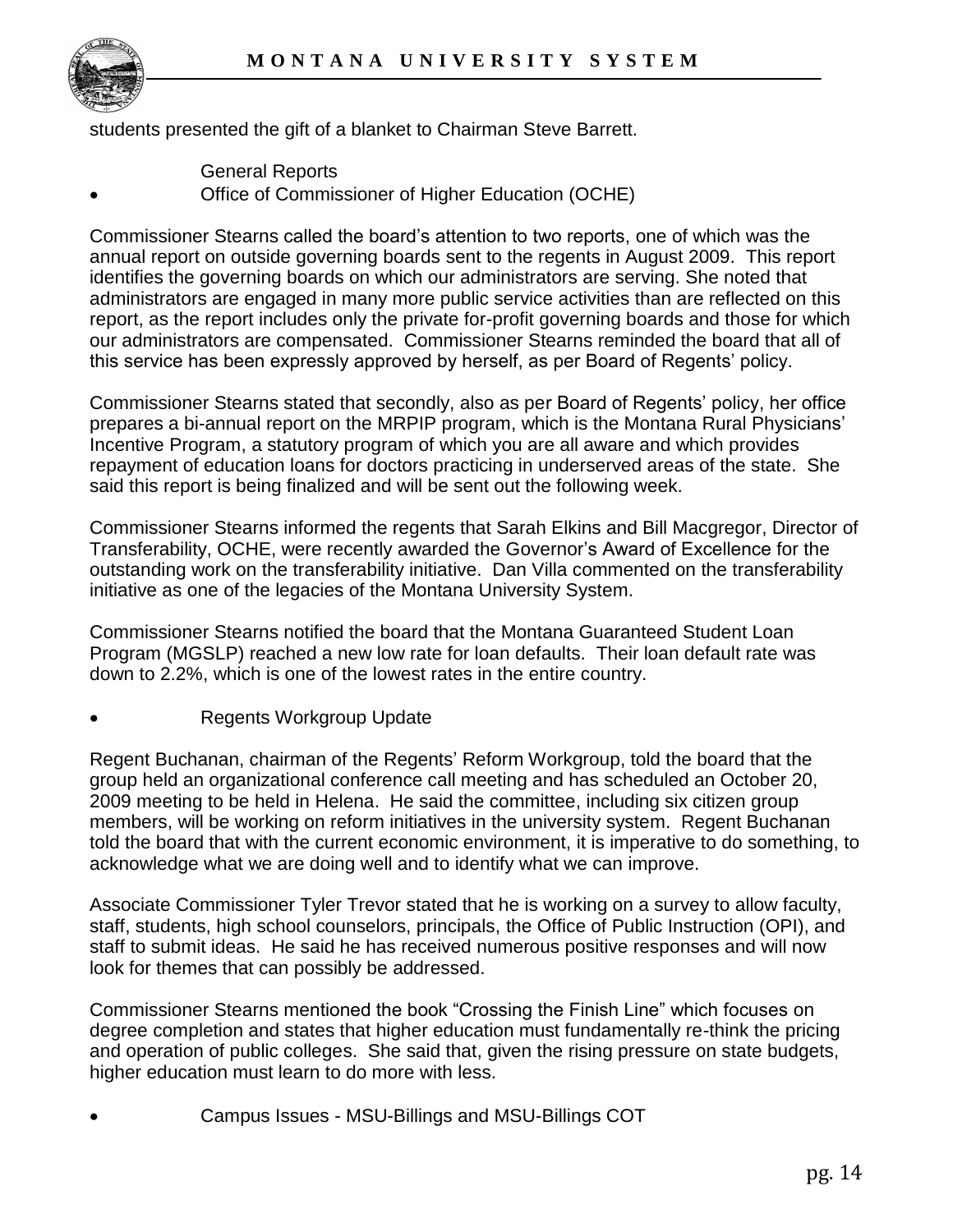

Stacey Klippenstein, Vice Chancellor for Student Affairs, MSU-Billings, spoke on the H1N1 flu response by the campuses. He said it is important for higher education to talk about H1N1 because of the media attention, the parents and students, since the H1N1 flu can affect that population as well. Awareness is heightened because of the close quarters of college students. Dr. Klippenstein said most campuses are following the Center for Disease Control (CDC) guidelines specific to higher education which outline what higher education should do with sharing information, how they should act and react and how to prevent the spread of H1N1 flu on campuses. The vice chancellor distributed information on the CDC guidelines to the board.

# **Staff and Compensation Committee**

Commissioner Stearns clarified in response to a newspaper article, that there was no funding available for pay increases for all employees, except a \$450 bonus for those making \$45,000 or under. She clarified that she had not said the bonus was for only non-union people, as the newspaper stated. The bonus is for all employees making \$45,000 and under.

Kevin McRae, Director of Labor Relations and Personnel, OCHE, explained the presidential recruitment process and said recruitment of presidents, chancellors and commissioner will be part of long-term planning. Therefore, this is a good time to take a look at employment policies and to decide if they fit our current and future needs. He requested that the regents look at the employment-related policies and provide guidance for possible revisions for the November board meeting.

Regent Christian suggested making some of the policies more general in nature and to simplify and condense others.

Regent Hamilton requested that the regents consider contract timelines in conjunction with the evaluation process occurs into account when considering the policy revisions.

# **INFORMATION**

Current President/CEO-related personnel policies

- a. Commissioner of Higher Education; Appointment (204.2) <http://mus.edu/borpol/bor200/204-2.pdf>
- b. Commissioner of Higher Education; duties (204.3) <http://mus.edu/borpol/bor200/204-3.pdf>
- c. Presidents; Appointments (205.1) <http://mus.edu/borpol/bor200/205-1.pdf>
- d. Presidents; duties and responsibilities (205.2) <http://mus.edu/borpol/bor200/205-2.pdf>
- e. Chancellors; duties and responsibilities (205.2.1) <http://mus.edu/borpol/bor200/205-2-1.pdf>
- f. Appointment; Executive Contracts; Commissioner and Presidents (702.5) [http://mus.edu/borpol/bor700/702](http://mus.edu/borpol/bor700/702-5.pdf)-5.pdf
- g. Commissioner and Board Performance Assessment and Compensation Procedure (705.1) [http://mus.edu/borpol/bor700/705](http://mus.edu/borpol/bor700/705-1.pdf)-1.pdf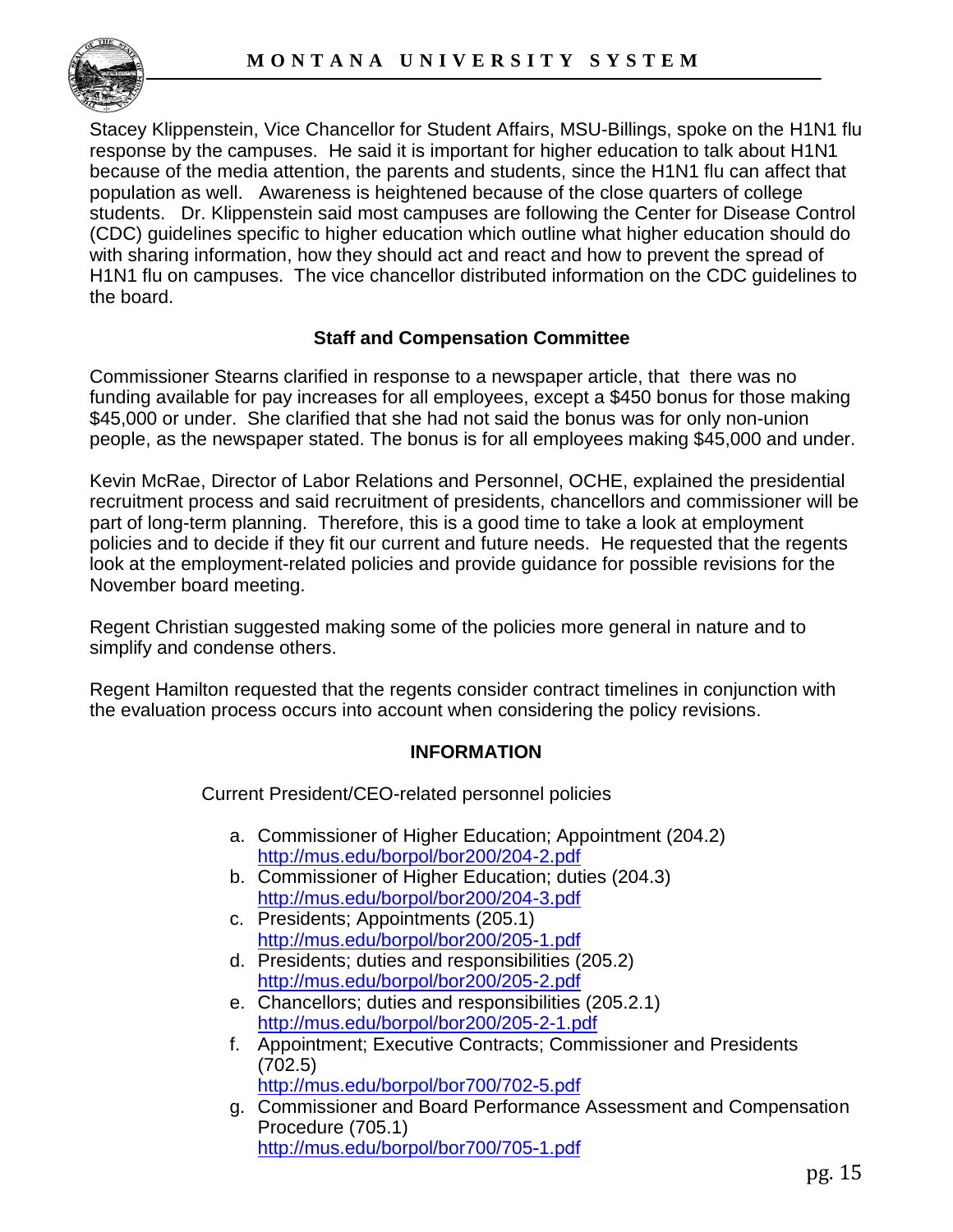

- h. Performance evaluation; presidents (705.2) [http://mus.edu/borpol/bor700/705](http://mus.edu/borpol/bor700/705-2.pdf)-2.pdf
- i. Annual Commissioner"s Performance Review (705.4) [http://mus.edu/borpol/bor700/705](http://mus.edu/borpol/bor700/705-4.pdf)-4.pdf
- j. Board of Regents Employment Contracts (711.2) <http://mus.edu/borpol/bor700/711-2.pdf>
- k. Position Descriptions: Executive Officers (750) [http://mus.edu/borpol/bor700/750.](http://mus.edu/borpol/bor700/750.pdf)pdf
- l. Service on outside Governing Boards (760) [http://mus.edu/borpol/bor700/760.](http://mus.edu/borpol/bor700/760.pdf)pdf
- m. Presidents' Salaries (802.6) [http://mus.edu/borpol/bor800/802](http://mus.edu/borpol/bor800/802-6.pdf)-6.pdf
- n. Salaries of the Commissioner of Higher Education and Campus Chief Executive Officers (802.8) <http://mus.edu/borpol/bor800/802-8.pdf>
- o. Executive perquisites (805) <http://mus.edu/borpol/bor800/805.pdf>

# **MUS Employee Benefits Update**

- URx prescription drug plan
- "Gold Standard" Program

Deputy Commissioner Robinson identified these items as areas that he and Paul Bogumill, Director of Benefits, OCHE, have been working on. He explained that the university system is seeing a large amount of cost increases because of the national debate on healthcare insurance and healthcare. In response to the uncertainty of the time, healthcare providers are increasing their costs.

Mr. Bogumill is responding in two ways, one of which is a program he developed, URx, which began as a university system pharmacy plan for the purpose of staying ahead of the cost of prescription drugs. The UM-Missoula School of Pharmacy has partnered with this program to manage the prescription costs. Deputy Commissioner Robinson explained that the university system has shared this URx program with the state benefit plan. The benefit plan will begin on January 1, 2010, because their benefits plan goes from calendar year to calendar year, whereas the MUS will begin July 1, 2010 to coincide with the MUS benefits schedule, which goes according to the fiscal year. The decision was made to let the state begin earlier than the MUS start date because of the large amount of savings expected. The MUS will get information to employees as the implementation date gets closer.

Deputy Commissioner Robinson also explained the Gold Standard Program, which has now been changed to the name "Quality Care Choices" and which provides a win/win for employers and employees and helps to keep the benefits costs down for both the MUS and the state of Montana.

# **CONSENT**

# Staff Items

a. UM-Missoula ITEM 144-1000-R0909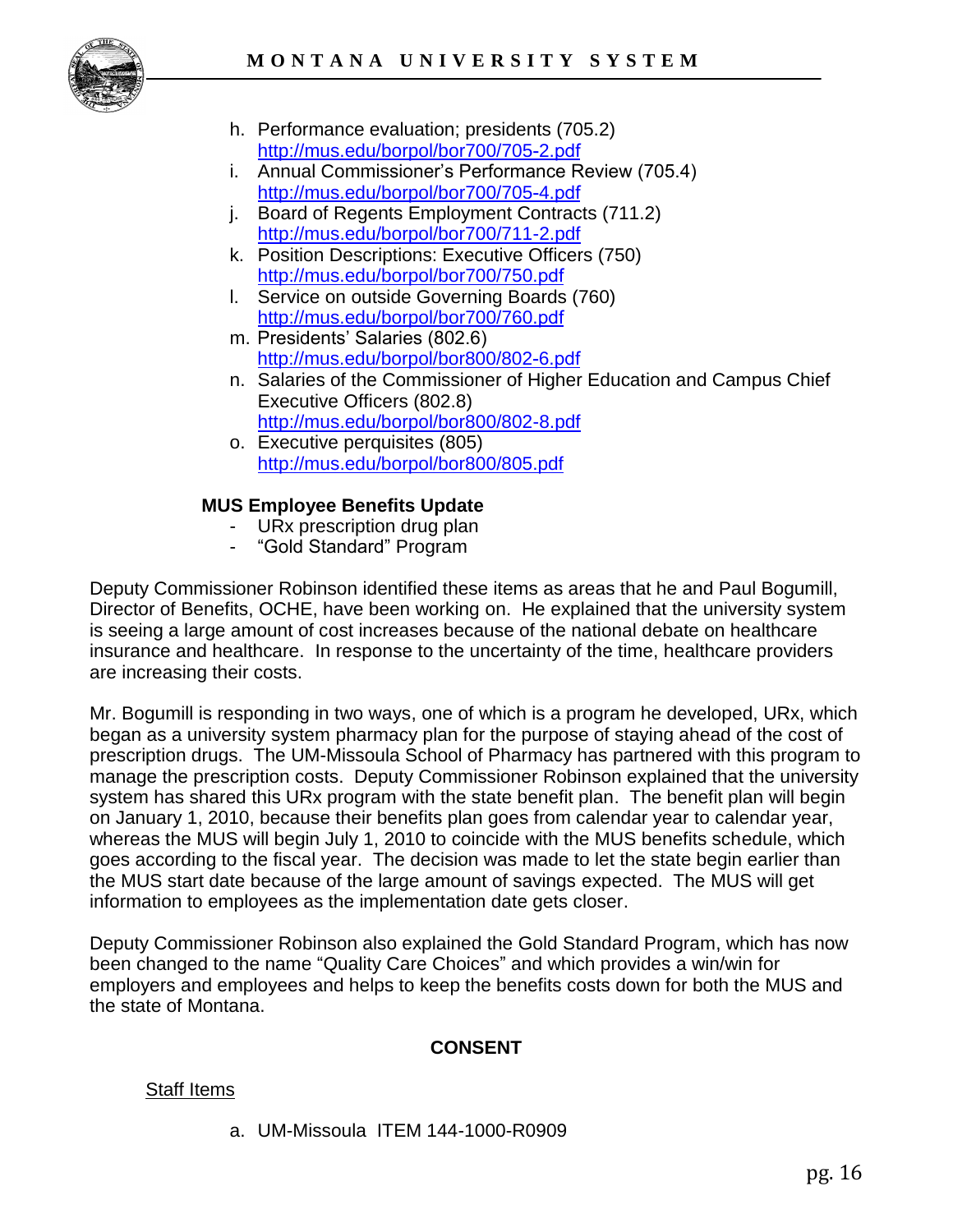

- b. MT Tech ITEM 144-1500-R0909
- c. UM-Western ITEM 144-1600-R0909
- d. MSU-Bozeman ITEM 144-2000-R0909
- e. MSU-Billings ITEM 144-2700-R0909
- f. MSU-Northern ITEM 144-2800-R0909
- g. MSU-Great Falls COT ITEM 144-2850-R0909
- h. Authorize Request for Employee Participation in Company under Policy 407; MSU-Bozeman ITEM 144-2005-R0909
- i. Regents' Professor Emeritus of Biological Sciences: Fred Allendorf; UM-Missoula ITEM 144-1001-R0909
- j. Professor Emeritus of English: Phillip R. Fandozzi; UM-Missoula ITEM 144-1002-R0909
- k. Professor Emeritus of Music: Roger Dale McDonald; UM-Missoula ITEM 144-1005-R0909
- l. Professor Emeritus of Chemistry and Geochemistry: Douglas A. Drew; MT Tech ITEM 144-1502-R0909
- m. Professor Emeritus of Liberal Studies: George Waring; MT Tech ITEM 144-1503-R0909
- n. Professor Emeritus of Education: Linda Reiten; UM Western 144-1601- R0909
- o. Professor Emeritus of Art: Michael H. Peed; MSU-Bozeman ITEM 144- 2001-R0909
- p. Professor Emeritus of Art: Anne Garner; MSU-Bozeman ITEM 144- 2002-R0909
- q. Professor Emeritus of Art: Harold S. Schlotzhauer; MSU-Bozeman ITEM 144-2003-R0909
- r. Professor Emeritus of Statistics: Robert J. Boik; MSU-Bozeman ITEM 144-2004-R0909

#### **Public Comment**

Doug Coffin, University Faculty Association, University of Montana – Missoula spoke on behalf of bargaining and the value of faculty and staff during difficult economic times.

> **Presentation by and Discussion with Dennis Jones**, President of The National Center for Higher Education Management Systems (NCHEMS) *Topic: Strategic Finance and Outcomes-Based Allocation Possibilities*

Commissioner Stearns introduced Dennis Jones, President of The National Center for Higher Education Management Systems (NCHEMS), explaining that he founded the NCHEMS, and is a national expert on transition in higher education.

Mr. Jones gave a presentation, "Responding to the Imperative to Increase Productivity." He spoke on President Obama"s expectations that by 2020, America will have the highest proportion of college graduates in the world. He said it is imperative to maintain access by serving an increasing number of students and to maintain affordability for both students and the state. He told the board that Montana should invest the federal stimulus funds in developing more cost-effective ways of doing business. Mr. Jones said campus funding comes from many sources, including state, students, federal stimulus dollars, endowments, and private donors.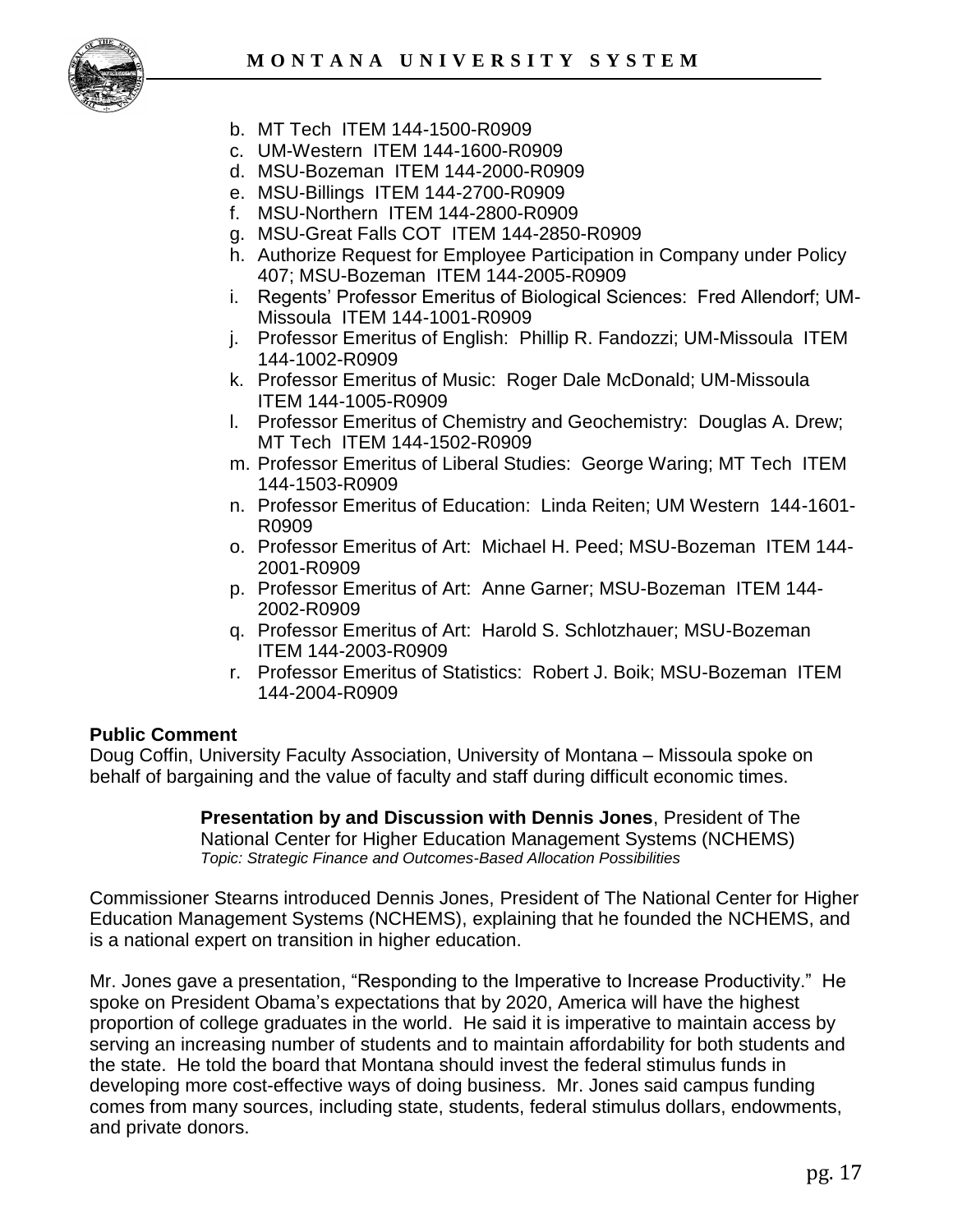

Mr. Jones stressed that the economic recovery in the country will be slow. He said the research institutions are the ones that get squeezed during an economic downturn because there is a mindset that they have the option of getting money from other sources. He made the point that it is going to be difficult to get any more money from tax revenue in Montana. Every state in the country has a tax structure that will not support the current services budget. He said the stimulus package is not the answer for most states and public institutions, but it could slow the impact and allow time to make adjustments. Mr. Jones said the difference with Montana is the extremely low share the state provides, which is a policy decision and choice that Montana has made. He explained that Montana has remained quite flat for many years in the rate of contribution by the state and as the state share of contribution has decreased, the student share has increased proportionality. He said Montana is now at the point where the students are paying the larger share of costs for higher education. He said when the state becomes the junior partner in contribution, it creates a very different on-campus phenomenon. Montana already spends so very little on their students that we already get the most bang for the buck.

Mr. Jones said need-based financial aid should be a state-wide program instead of an institution based program and that needy students at four-year institutions are very different from needy students at the two-year institutions. He said the economy in Montana is changing; Montana is becoming less dependent on agriculture, transportation and utilities, but more dependent on business and health services. Mr. Jones said he does not expect state budgets to return to their prior levels because there will be economic recovery without employment recovery.

Mr. Jones gave the following recommendations: build cost effective systems; change the academic production function; reduce leaks in the pipeline; reduce the demand each student places on the system; don"t let the students drop a class and re-enroll, drop the class and reenroll; get funding for the amount of credits completed, not the number the students enroll in; get the students to stay in college once they are in; students need to know it is the same math course whether taken at the 4-yr campus or the 2-yr campus; and centralize some student support services for efficiencies.

Commissioner Stearns commented that some of the regents are concerned about how freely students can drop and add classes. She asked Mr. Jones how to get to more degree completions with the available dollars spent. He recommended building cost-effective systems by effective collaboration among institutions, and more efficient use of existing resources, thus, both institutions are fiscally rewarded for collaborating. Mr. Jones added that being productive is about how you use people, not about the cost of buildings and technology.

Short-term actions: be clear about goals and accountability measures with degree production and fiscal sustainability; create a coherent financing plan; align policies regarding appropriations to institutions, tuition, and student aid policies; invest more state appropriations in institutions that contribute most to student access and success; protect need-based financial aid; mandate increases in instructional productivity; reduce credits to degree, and use the savings widely.

Long-term actions: refocus on institutional missions; require certain programs to be selfsupporting; administer need-based aid as a state, not an institutional function; tackle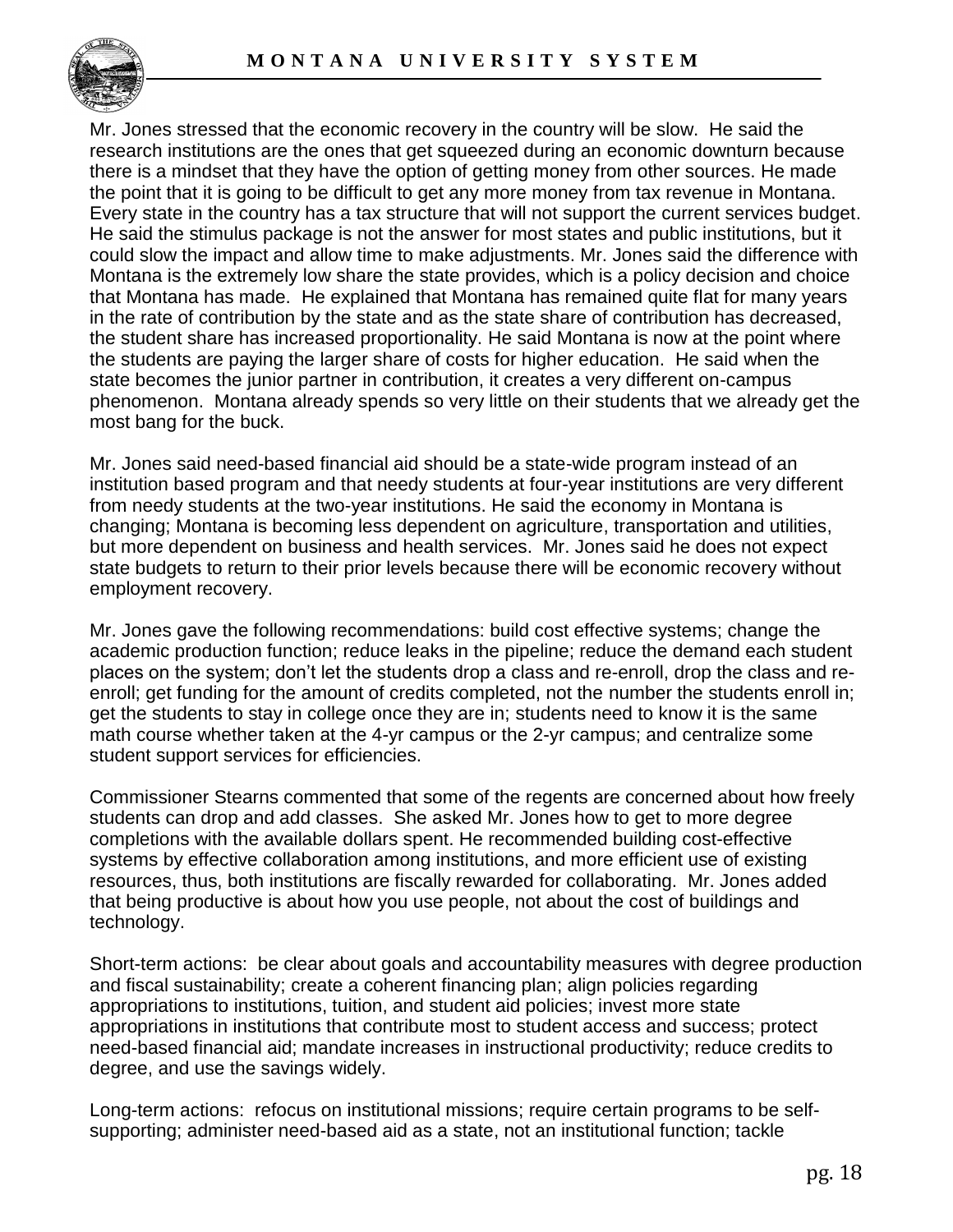

developmental education on a statewide basis; adopt a strategy for course redesign on a system-wide basis; inter-institutional collaboration, and retrofit buildings for energy efficiency.

#### **Workforce Development and Two-Year Education Committee**

#### **INFORMATION**

### **MOA Update**

Deputy Commissioner Mary Moe said Dennis Jones" presentation aligned well with the strategies for two-year education the regents endorsed through their resolutions in May and August. Those strategies were developed as a result of the "learning year" activities of the Making Opportunity Affordable (MOA) project funded by the Lumina Foundation. Earlier in September, Montana submitted a proposal to Lumina for an MOA implementation grant centered on those strategies. We will not hear whether Montana has been selected as one of the five states for implementation grant funding until late November. Deputy Commissioner Moe stated that it is important at this point for the board to identify its priorities in pursuing these initiatives, with or without MOA funding. After consulting with the two-year education leadership, Deputy Commissioner Moe provided an analysis of importance, feasibility, and priority of each strategy.

With respect to strategy 1, bringing the full two-year mission to all two-year campuses, Deputy Commissioner Moe emphasized that:

- Bringing the transfer mission to the "embedded" colleges of technology is a high priority. To address concerns about erosion of four-year enrollments and duplication of four-year course offerings at the co-located two-year campuses, the "regents MUS transferable core," should be the initial program of study. That is high-priority and low-cost. Ideally, the transfer mission would be introduced in a way that attracts adults to postsecondary studies. Being an MOA implementation grant state would be very helpful in identifying those strategies.
- Bringing ABE/GED completion programs to all two-year campuses is a key strategy to increase adult enrollments and completions. The Office of Public Instruction (OPI) has expressed enthusiasm for leading this portion of the project.
- Increasing adult enrollments and completions is the biggest challenge facing Montana. Lumina"s help with consultants and funding for pilot programs to address this challenge would be very helpful. Deputy Commissioner Moe recommends holding off on any action in this area until we hear whether we got the Implementation Grant.

Strategy 2 is to establish the two-year colleges as "hubs" responding to regional needs for workforce development and higher education opportunities. Of particular urgency is the need to create statewide protocols for dual enrollment.

Strategy 3 is to coordinate approaches to curriculum in order to ensure readiness, focus students on degree completion, and create a quality brand. Deputy Commissioner Moe said that our progress with dual enrollment and the virtual community college in particular depend on our moving forward with aligning foundational requirements for workforce programs and creating a focused subset of the MUS transferable core that the regents recognize with a credential and track for quality assurance.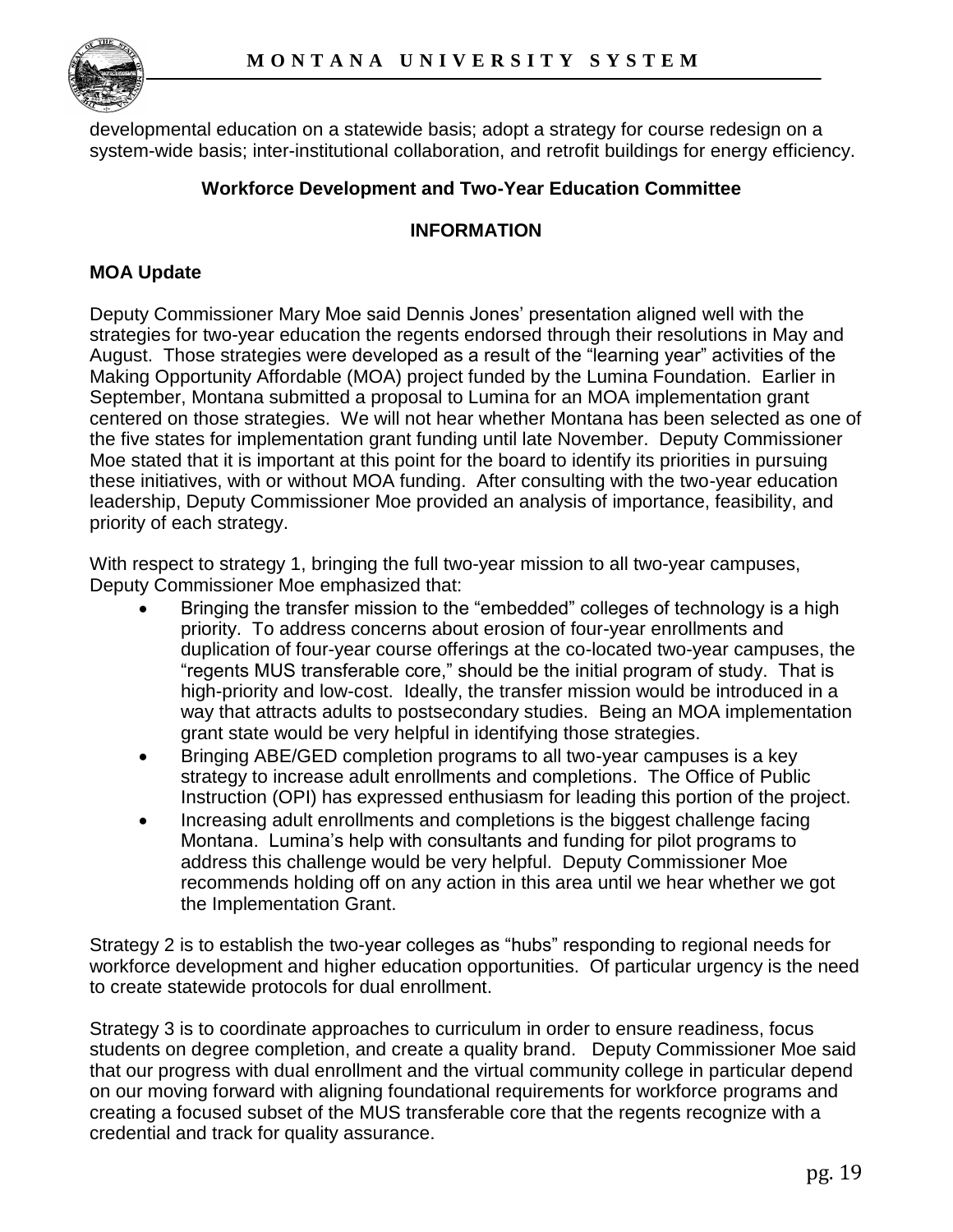

Strategy 4 is to improve technology infrastructure to expand access and increase efficiency. This will involve bringing all MUS-affiliated colleges onto the same information enterprise system. She explained that The University of Montana has offered to provide infrastructure to Dawson as they have done for UM-Helena. This does not create a virtual community college, but it lays the foundation for one. Deputy Commissioner Moe stressed that without an integrated system, the benefits of a virtual community college would be questionable. She is still working with campuses to identify the campuses best-suited to pilot the virtual community college.

Deputy Commissioner Moe stated that these are her evaluations of the feasibility of the strategies and their urgency, but she would like guidance from the regents as to where to go from here.

Regent Hamilton thanked Deputy Moe for this analysis and said she believes it is important to send the message that we are committed to increased two-year education. She recommended proceeding with the strategies as outlined and prioritized.

Regent Buchanan added that these strategies are priorities and if we don"t receive the MOA funding, then we need to find other resources to accomplish them because this is the right direction to take.

Commissioner Stearns commented that the two-year education resolution that the regents passed unanimously at the August 3, 2009 meeting directed the university system to go forth within components of the resolution.

Deputy Commissioner Moe stated that she wanted to be sure that the regents had heard from the other leaders in two-year education and invited the two-year CEOs to comment.

Dean Daniel Bingham responded that he was supportive of the resolution and these steps need to happen in the two-year sector of higher education. Dean Bingham suggested taking a strong look at the policies for admission standards for the two-year colleges of technology on a system level, what the Colleges of Technologies are and what their mission is. He said he is eager to participate as this goes forward.

President Hicswa agreed and expressed support for the success of two-year education in the state. President Hicswa commended Deputy Commissioner Moe for the high level of communication she has engaged in with all the two-year campuses. President Hicswa said if this is what is best for the state, then that is the leadership she needs to provide at her campus. She added that some of the implications of implementing Banner on the Miles Community College campus for the integrated information system will change the way they do business.

Dean Joe Schaffer responded that he is committed to all the components included in the resolution, including the virtual community college, and is committed to supporting the movement in Montana.

President Jane Karas expressed support for helping to meet the goals set by the Board of Regents and added that she is focused and committed to supporting the two-year mission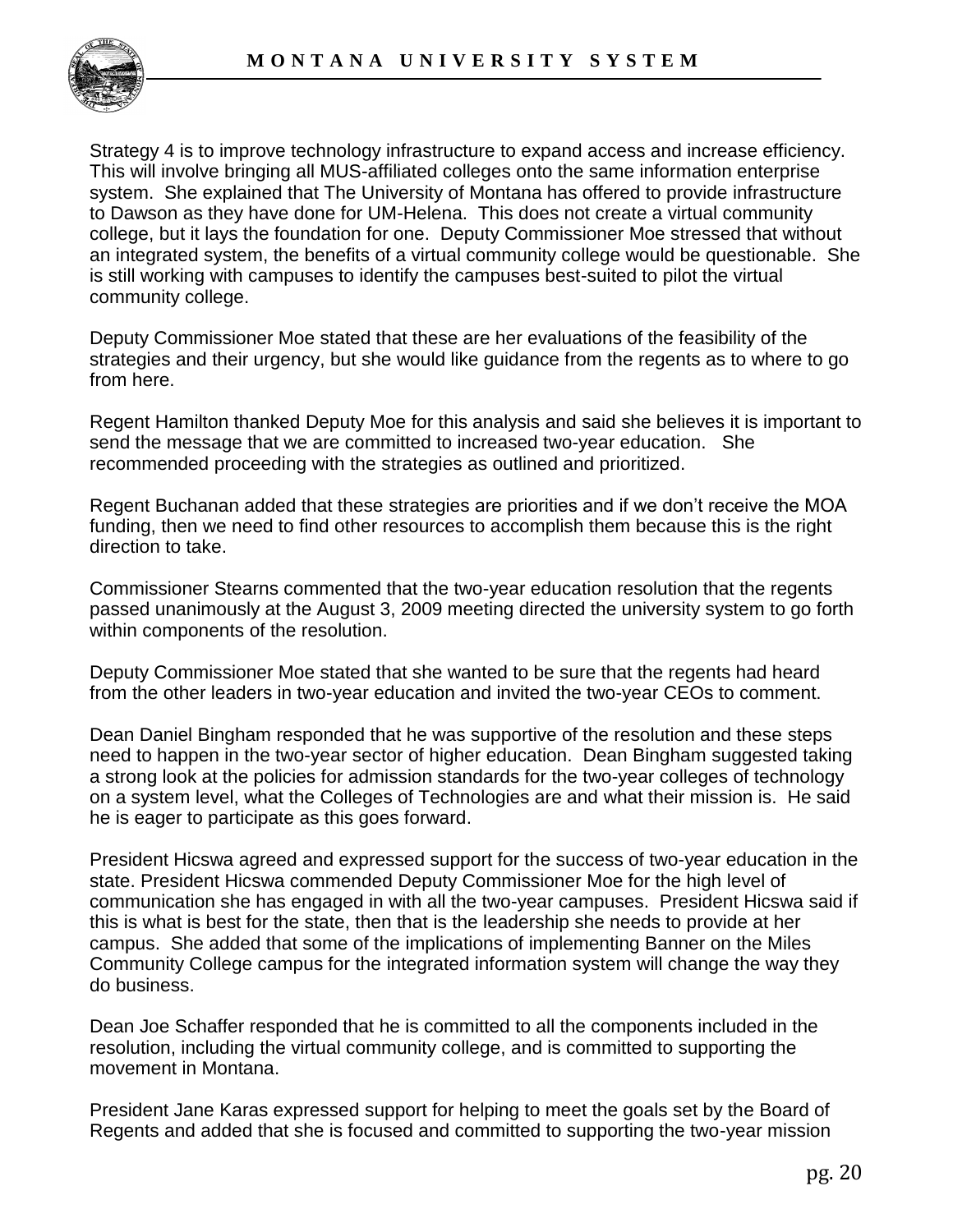

and resolution. She said she would like to see a focus remain on the transfer from the twoyear to four-year institutions.

Dan Villa commended Deputy Commissioner Moe on behalf of the governor, who is supportive of the goals and the two-year resolution. This helps them make decisions in a more informed manner. Mr. Villa said the governor"s office is committed to partnering with the MUS in achieving the goals in the outline.

#### **Perkins Update: Demonstration of MCIS Advising Tools**

Lyle Courtnage, Eastern Regional Director of Pathways from Peaks to Plains, MSU-Billings, spoke on the integrated Montana Career Information System (iMCIS) which engages high school students in college or workforce pathways. He explained that this is a partnership used to provide information for career planning. High schools throughout the state have access to the website tools.

Chairman Barrett recommended removing the need for user names and passwords to access the site as that could be a strong deterrent to students and parents using the site to match the student"s skills and interests to a particular career cluster that they are interested in.

### **Academic and Student Affairs Committee**

# **ACTION**

a. Revision of BOR Policy 401- Research and Technology Transfer

Deputy Commissioner Sylvia Moore explained the policy revision which was a directive from the May Board of Regents meeting. She said this policy involves the federal initiatives and the degree to which the regents prefer to be involved in the process of outside funding. The regents will receive information prior to campus submission to the federal government. Deputy Commissioner Moore told the board that the steering committee for the science and technology committee is comfortable with the revision.

Chairman Barrett reminded the group they first adjusted the time periods at the March, 2009 Board of Regents meeting.

Regent Taylor said she knows the reason for this clean-up came about was because of a long standing grant that had gone through MSU-Bozeman for many years in which MSU-Bozeman provided a good service to the state. She hopes this grant comes through again and that it gets a good review by the Board of Regents.

President Gamble replied that MSU-Bozeman is supportive of this and that this gives additional review of the grant and the federal initiatives process.

#### Level II Action Items (from summer submission)

b. MSU-Great Falls COT, CAS & AAS in Construction Technology – Carpentry ITEM 143-2854-R0509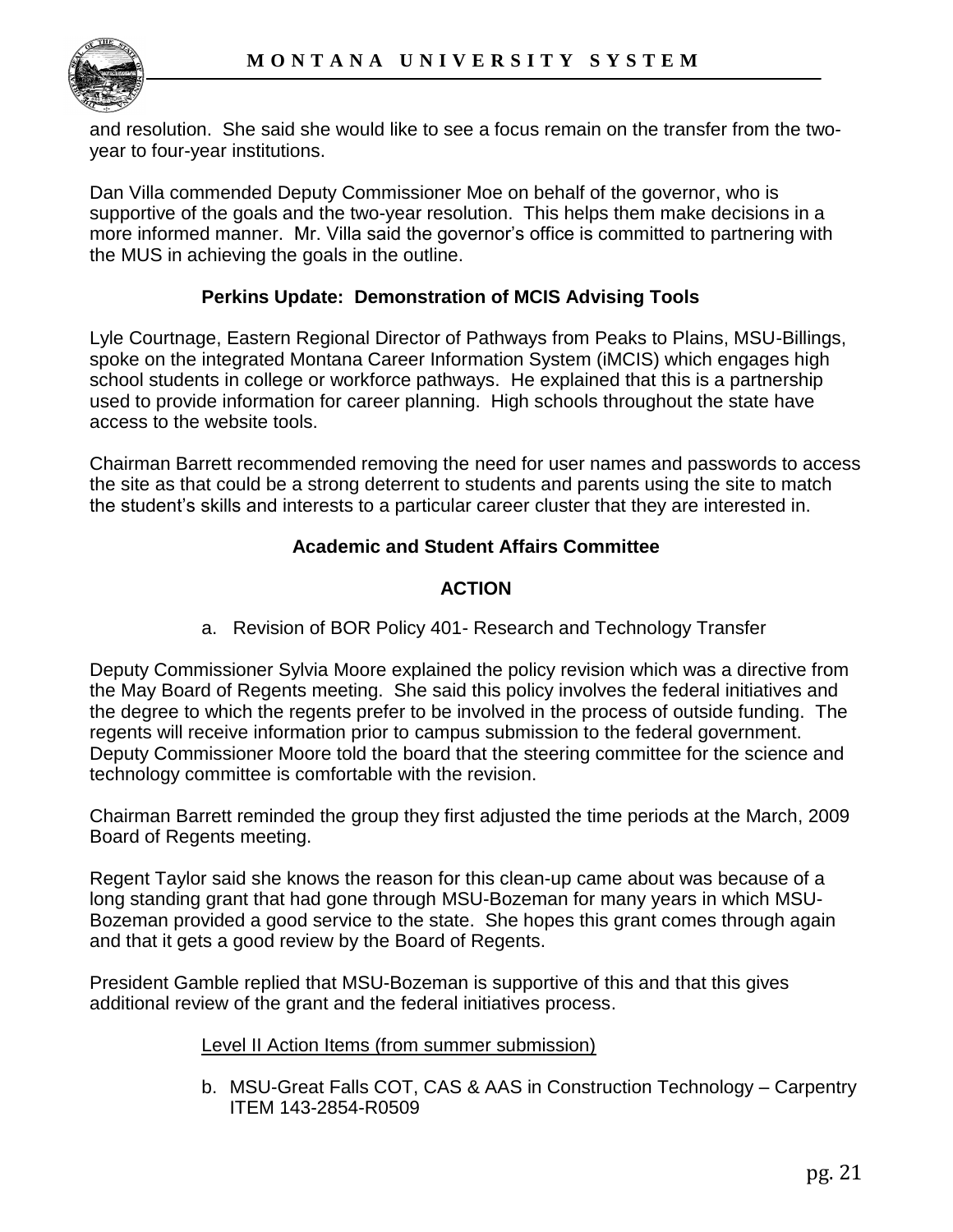

Heidi Pasek, Associate Dean/CAO of Instruction, Assessment & General Education, MSU-Great Falls COT, explained that MSU-Great Falls combined two degrees in May 2008. This item requests formal approval of the CAS and AAS in construction technology. Ms. Pasek said MSU-Great Falls COT needs to build their trades program, which will help strengthen economic development in the Great Falls region.

c. MSU-Billings, Bachelor of Fine Arts in Art ITEM 144-2701-R0809

D"Ann Campbell, Provost & Academic Vice Chancellor, MSU-Billings, said their art department has been asked by the accreditation agency for fine arts to change the studio arts extended degree from the current BA degree, which is a general liberal arts degree, to the BFA, which is a professional degree. This change would put them into full compliance. She said they have built into the studio arts program all the requirements needed for a bachelor of fine arts degree over the past few years. Provost Campbell explained that the commission strongly recommended that MSU-Billings seek state support to re-title this program in order to provide the title, content, and consistency for the general public and the profession.

Chairman Barrett asked why this would be treated as a new degree since they already have the degree and they are just changing the name. He said he wants clarification to know if this is a new program or not.

Deputy Commissioner Moore said this would be a change in emphasis where the accreditation agency is recommending that MSU-Billings title their program to reflect more accurately the top quality that is being provided. This is simply a new title of an existing program emphasis area. MSU-Billings will keep their BA degree with the teaching option, and add the BFA title.

> d. UM-Missoula, Major in Central and Southwest Asian Studies ITEM 144- 1001-R0709

Provost Royce Engstrom said this request is a result of interest on the campus and the strong history and tradition from the Mansfield Center on their campus. They currently have an Asian degree, but this focuses more on specific regions in Asia and includes a core of introductory work which is then built on other courses developed throughout the campus. Provost Engstrom said this also adds a variety of languages from throughout Asia. Provost Engstrom said tenured faculty are already teaching these courses. The Persian and Turkish aspects of this have been offered through adjunct faculty in the past. Even if the grant does not come through to support this, they have the languages covered by tenured faculty.

e. UM-Missoula, BS in Geography ITEM 144-1002-R0709

Provost Engstrom explained that they currently have a BA in geography and have found that geography has a cultural side and a physical side. He said they have found, however, that employers want the BS degree when the employees graduate. The courses for this degree are already in place.

> f. UM-Western, Alteration of Science Department Structure ITEM 144-1601- R0809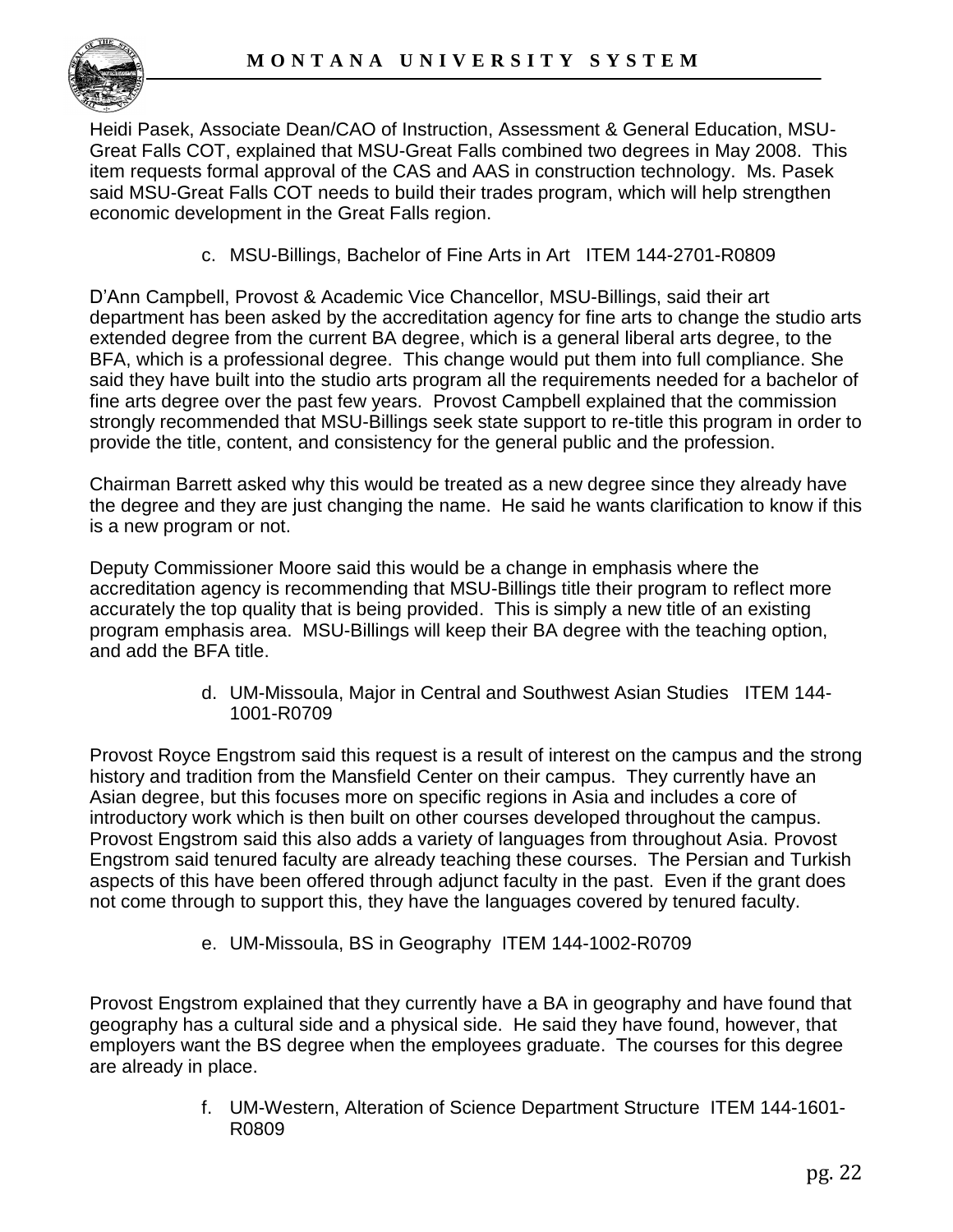

Chancellor Dick Storey told the board that he required the entire faculty in the science department to sign the proposal before he would bring it forth to the Board of Regents.

Commissioner Stearns supported this proposal and asked if this means that the biology will now have a chair that will need release time to do this. Storey replied no.

> g. UM-Helena COT, AAS in Water Resources with Options in Water Quantity and Water Quality ITEM 144-1901-R0709

Brandi Foster, Dean of Academic Affairs, said they worked with an advisory board prior to submitting this. She told the board that other programs in the state are focusing on continuing education, whereas this has potential for incumbent workers.

Regent Hamilton said she is going to oppose this program due to Dennis Jones" concerns of duplication and concern with faculty that will be involved with the program. Regent Hamilton reminded the board that people from the Department of Environmental Quality (DEQ) had opposed MSU-Northern taking their program out of moratorium. She said it was important to be sensitive to state agencies and the fact that the DEQ program already provides continuing education in this area.

Ms. Foster said this is in response to students looking at a particular career choice and they predict there will remain a strong enrollment in this program.

Deputy Commissioner Moore said this was discussed in yesterday"s CAO meeting and that the other campuses spoke on how this would not be in competition to their programs.

Provost Joe Fedoch, MSU-Bozeman, told the board he showed this proposal to the head of the Montana Water Resource Center to see if they had any concerns. This proposal represents a certification in a particular degree program, whereas MSU-Bozeman provides continuing education, which would not be in conflict with their program.

Provost Joe Callahan, MSU-Northern, said his campus supports this proposal because there are differences between this proposal and what other campuses are offering. He said the MSU-Northern program is focused on waste water, whereas the UM-Helena COT program focuses on water hydrology.

Regent Barrett said this is hard to do on such short notice. He asked if the differences of the programs were subtle enough for MSU-Northern to actually offer this instead.

Ms. Foster said as this proposal went forward they have talked to FVCC and MSU-Northern and they all agreed that it was an advantage to have this offered in Helena because of the state department being in Helena.

Provost Callahan said UM-Helena COT should have been more collaboration in the development of the on-line course.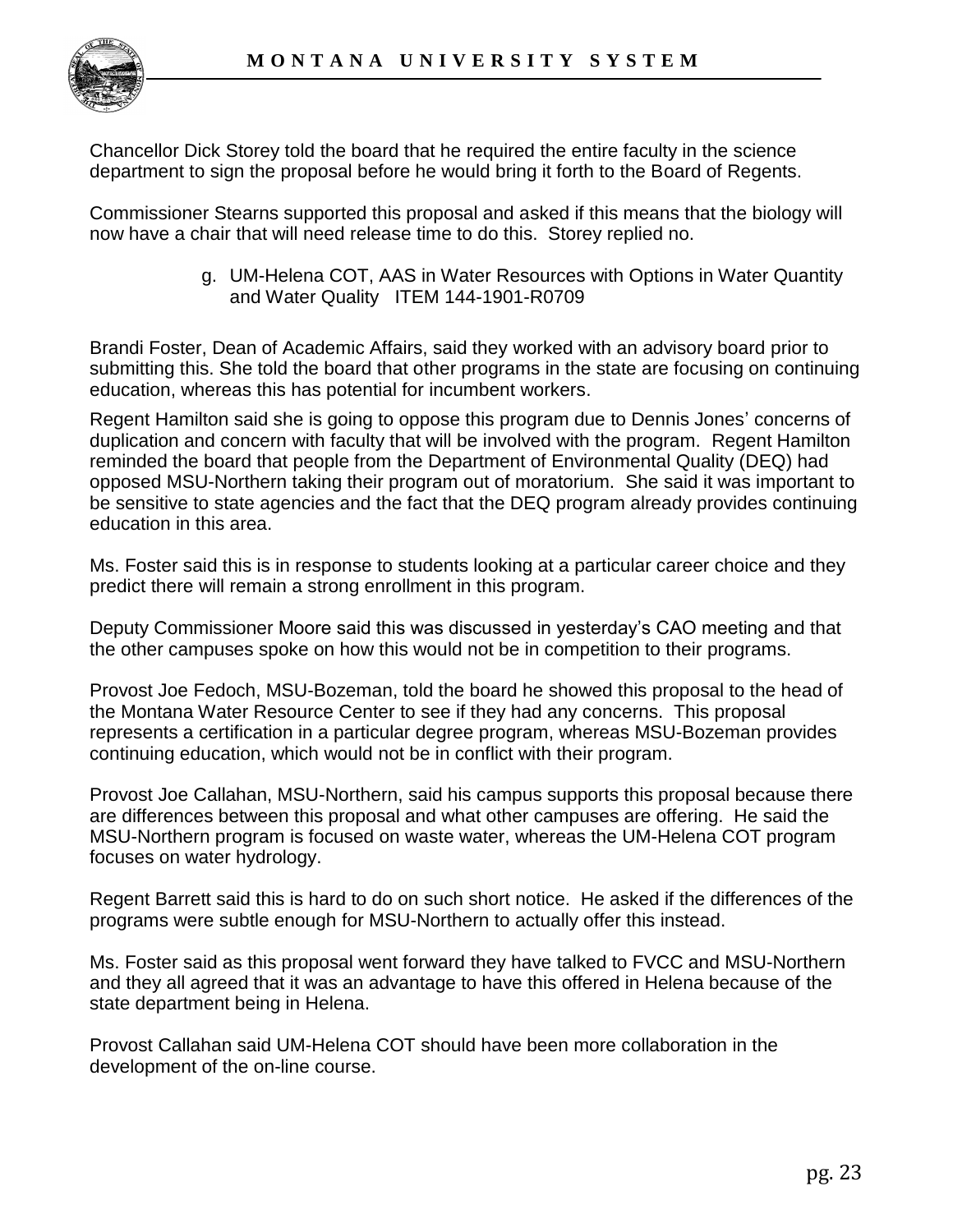

Regent Hamilton replied that the adjunct resources in Helena are excellent, but that she is concerned about the student experience, advising and follow-through because of that component.

Deputy Commissioner Moore replied that a lot of the adjunct workforce is dependent on having a lot of professionals that are in the graying category. There are some cities that have more advantage on that than others.

Ms. Foster added that they have created a position to coordinate the teachings in the water resources course. She said DEQ is struggling with financial issues, and UM-Helena COT has worked with them on this development. Both groups have agreed that this will be a benefit for both the state department and the campus.

Deputy Commissioner Moe added that it is important to have faculty in place to guide the students. She said even with on-line programs, having someone whose job is to have that program thrive is a benchmark of quality.

Dan Villa verified that there was a tremendous need for this to be available.

Chancellor Frank Trocki said he would like more information on this to see if it could be more of a collaborative effort.

### **CONSENT**

#### Level I memorandum

Deputy Commissioner Moore clarified Policy 303 is the curriculum approval process. The Level II is a two-step process, with proposals coming to the Board of Regents for introduction at one meeting, followed by action at the next regular meeting. Deputy Commissioner Moore explained that Regent Hamilton had asked for discussion of on-line education to be added to the Academic and Student Affairs agenda in response to the growth of on-line programs on our campuses.

#### **INFORMATION**

#### a. AIMA – Update on OCHE Staffing Plan

Deputy Commissioner Moore explained the plan for the vacant American Indian Minority Achievement (AIMA) position in the system office. She said the position has remained vacant due to the vacancy savings requirement. The commissioner"s office has developed an updated job description. There has been a good response from people throughout the state with willingness to serve on the search committee and the plan is to fill the position by January 2010.

Commissioner Stearns added that her office had talked earlier about the possibility of filling this position with a sabbatical position from the campuses, with infusing Indian Education For All with this, and had received much support of that plan. She said they also got feedback saying people would like to see both a contract position plus possible semester long sabbatical positions through available grant funding.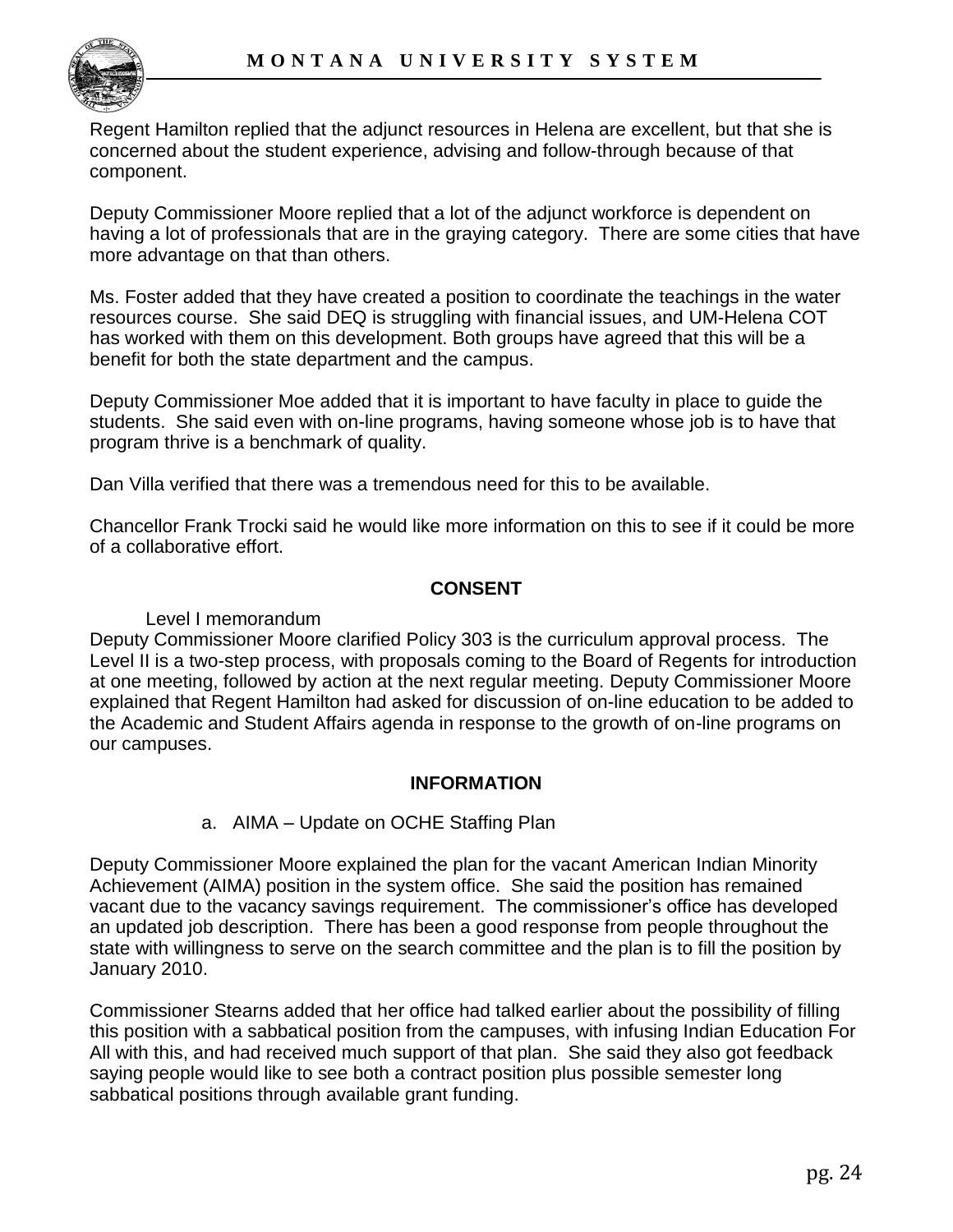Regent Pease said she has spoken with American Indian faculty throughout the system and that the campuses thought it would be important to have firsthand experience.

Deputy Commissioner Moore added that President Gamble agreed to assist in helping with the possible sabbatical position.

> b. Student Affairs Update, H1N1 Virus Emergency Plans - Stacy Klippenstein, MSU-Billings

Deputy Commissioner Moore explained that all the campuses have been submitting the status of H1N1 on their campuses on a weekly basis and the cases have remained relatively low and steady so far.

Stacey Klippenstein, Vice Chancellor for Student Affairs, MSU-Billings, distributed the handout with MSU-Billings" H1N1 flu response, which explained a variety of options for methods of awareness and prevention.

> c. Federal Direct Loan Program Update - Bruce Marks, MT Guaranteed Student Loan Program; and Jim Stipcich, Student Assistance Foundation

Bruce Marks, Director of Montana Guaranteed Student Loan Program (MGSLP), spoke on the status of HR 3221 and said the Senate version of the federal bill may not be available until October. He told the board that the later the legislation is introduced, the harder the impact will be on the schools. There are positive aspects to the bill, but the most negative is that the bill eliminates all new federal Family Education Loan Program loans, effective July 1, 2010. Mr. Marks said it is crucial for MGSLP to stay ahead of this. There will be a big impact to the schools as they transition to the direct loan program. Mr. Marks said he is concerned about default rates when this transition occurs and that they need to figure out how to maintain some local services. He told the board that both MGSLP and the Student Assistance Foundation"s (SAF) mission is to help improve access in Montana and that they will continue to fill that role by administering grants, scholarships, and other access programs. Both MGSLP and SAF are interested in the competitive grants available in HR 3221 for financial literacy and outreach. Mr. Marks reported that MGSLP"s default rate is at 2.2%, which is the  $2<sup>nd</sup>$  best in the entire United States.

Jim Stipcich, SAF, announced that Mike Green, Helena, has been designated to serve on the Montana Higher Education Student Assistance Corporation (MHESAC) in Regent Steve Barrett's stead for the duration of Regent Barrett's term as chair of the Board of Regents. When another chair of the BOR is elected, the new chair will have a similar option to either assume the seat, to continue Mr. Green"s representation on the board, or to designate a new representative. Regent Barnosky is also on the MHESAC board.

Mr. Stipcich said the good news is that the loan market has returned to normal relationships, with good cash flow. He said SAF has been providing loans this year, as have their lending partners. He said the there has been a tremendous increase in loans for students attending the two-year campuses. Mr. Stipcich said that SAF is forming a "for profit" subsidiary to be able to participate in the federal grant option that may be coming up, depending on the outcome of HR3221. He told the board that he has been working with the congressional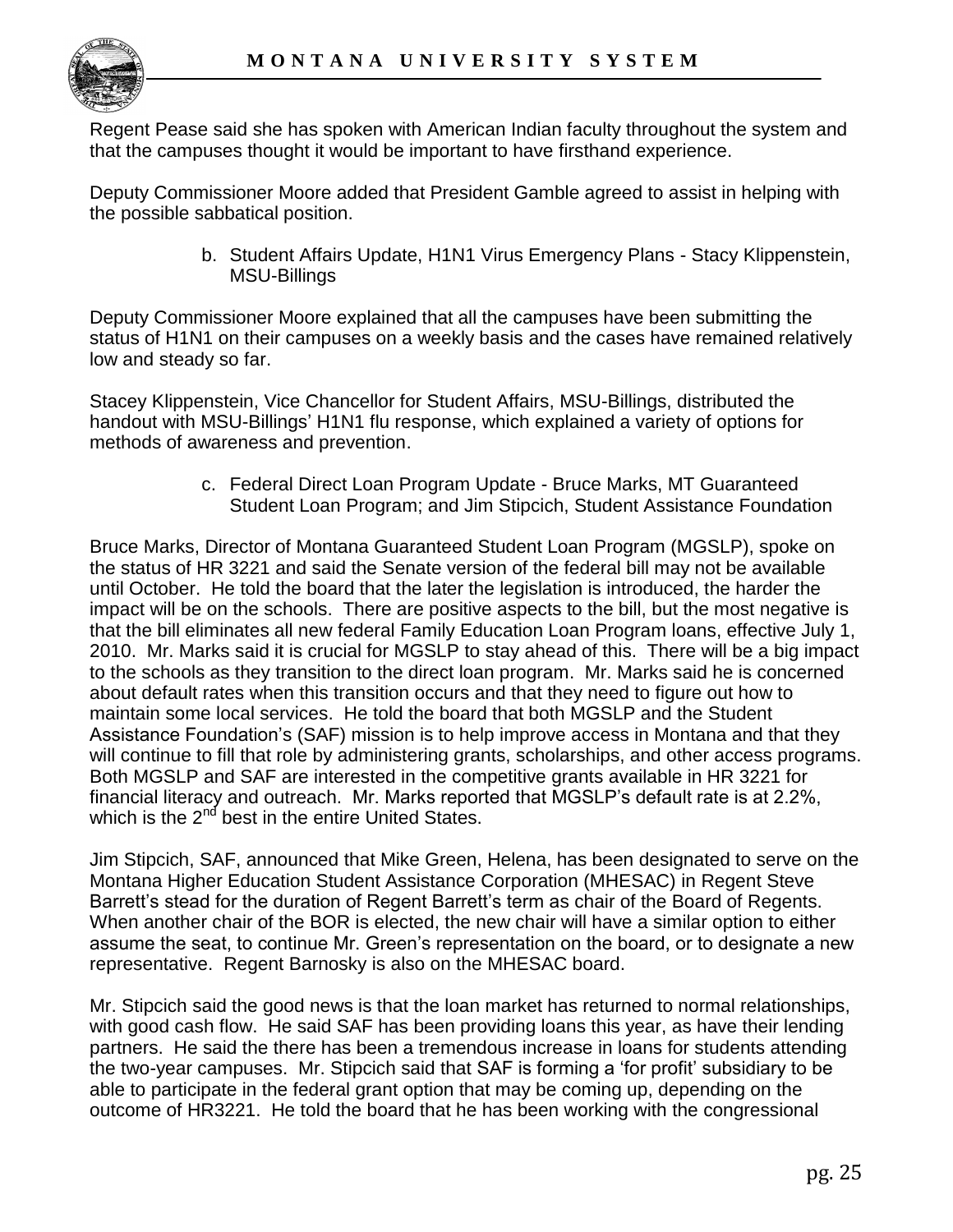

delegation on the value of local servicing. He applauded the work of MGSLP, stating that the national average for default is 6.6%, whereas MGSLP is 2.2%.

Mr. Stipcich said that MHESAC has started the process of buying the bonds back and explained the manner in which the documents are structured requires that the funds be used for buying back loans.

Commissioner Stearns introduced Royal Johnson, SAF board member. She clarified that in order to continue a role in the student loan industry, SAF may need to be a taxable subsidiary. Mr. Stipcich said a non-profit agency cannot provide services to the government without risk of losing the non-profit status. In order to continue the work, they have to change part of their work.

Regent Buchanan asked what MHESAC"s future role will be in direct loan industry. Mr. Stipcich replied that MHESAC will have no role in the direct loan industry. He explained that one option is that MHESAC will run its portfolio off, which will take about 20 years to complete. The 2<sup>nd</sup> option is that at some point, MHESAC could sell its options. The 3<sup>rd</sup> option is that there is a provision in the law where non-profit entities can convert into for-profit entities. Mr. Stipcich said a lot depends on the timing of the passage of HR 3221 and that MHESAC is proceeding cautiously.

Mr. Stipcich said much has changed with the refusal of two of the private sector loan industry partners to loan money to students attending particular two-year campuses and that there are also far fewer private loan sector participants now throughout the country.

Commissioner Stearns said it has been the practice for many years that the loan industry has offered funding to students to include the cost of attendance as compared to just the cost of instruction. She said the federal government will most likely not change that and that the formula will continue to take into account the cost of living and learning.

> d. Duplication of Online Programs, Cooperation, Progress Made, and Next Steps – Tyler Trevor and Tom Gibson, OCHE Summary

Associate Commissioner Trevor and Tom Gibson, Director of eLearning, explained the document describing the MUS distance learning. They reported that 17% of all enrollments are on-line. Some campus accomplishments in this area include the development of 115 new online courses for delivery, four fully on-line certificate and degree programs posted on the MUS web site.

Regent Hamilton commented on the expansion of on-line offerings with new program approvals and said there must be a cost to do this, as well as a cost when the same course or same version of the course is offered by several campuses. Regent Hamilton said as the redesign and the MOA initiatives move forward, these situations are going to continue to improve.

Dr. Gibson replied that there are 25 programs currently on-line. He said campuses carefully identify and invest in that process and that there is actually a lot of collaboration happening. Mr. Gibson said the university system now needs to find a way to identify the matrix to share with the campuses that will clearly explain how the evaluation process is going to occur,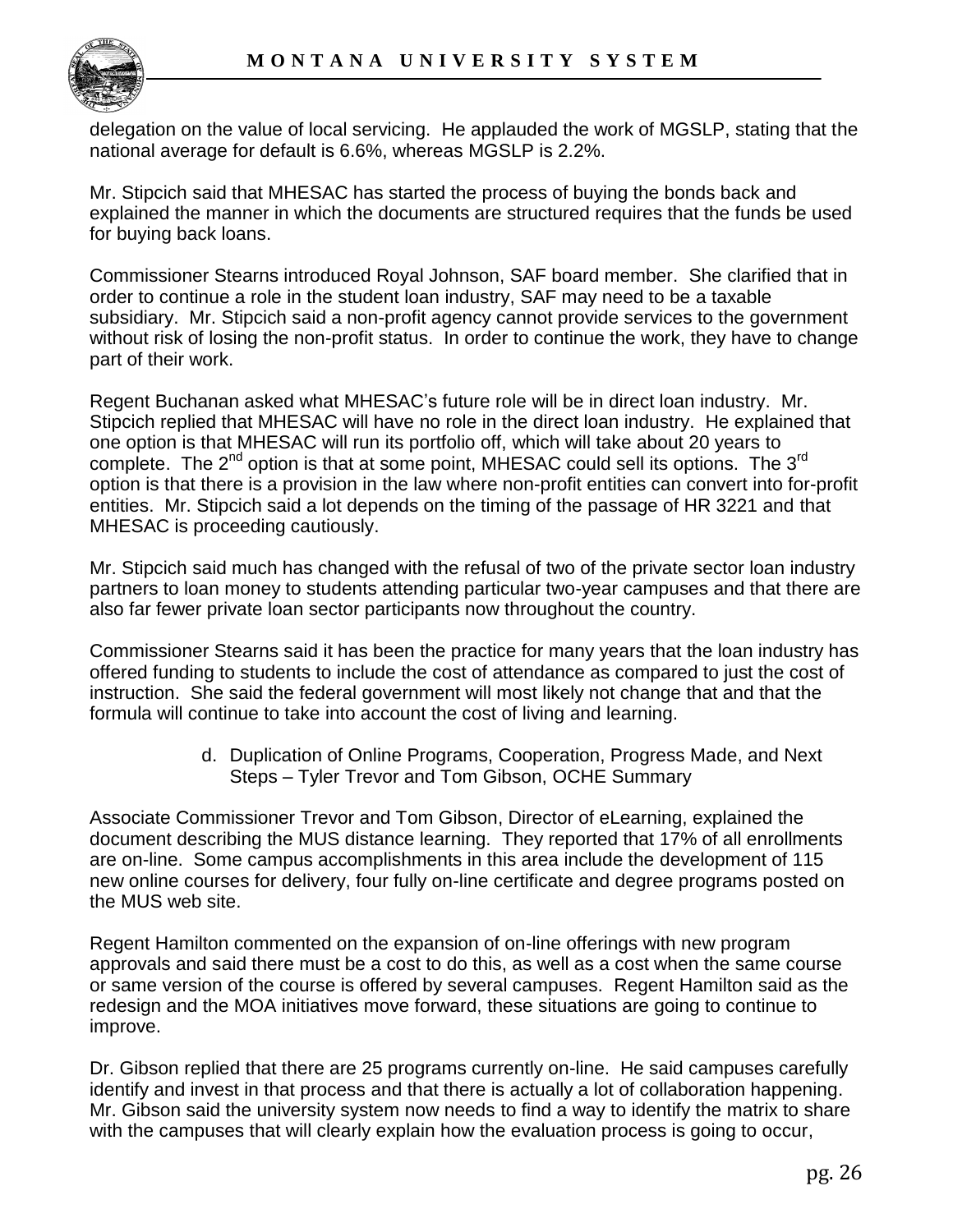

determine capacity, outcome and the competition that may or may not exist. He said the campuses are not investing in programs that benefit only a few students, but rather investing in the courses and programs that have the more bang for the buck.

Dr. Gibson explained that each campus has a unique cost to their delivery of education and that he is trying to be cognizant and respectful of the differences in cost to the campuses. Some components that go with every on-line course are student support services, enrollment, library access, and financial aid. He said they are seeing more of a blended delivery, with some on-line portions, yet also meeting once a week, which is even costlier because more is involved in the delivery. Dr. Gibson said he will be compiling results from a survey designed to identify educational delivery gaps within the MUS.

Deputy Commissioner Moe stated that until Montana has more fully integrated information systems, we will be forced to duplicate online offerings and it will be an expense to the Montana University System. Every campus needs to provide a certain level of online programming to serve its students, but when multiple campuses duplicate entire degree programs, they not only duplicate expensive resources but also compete for enrollments in ways that undercut capacity.

Discussion followed:

- Need to remove the barriers in order to help the students
- Difference between program delivery and course delivery
- Need to do a program review instead of doing a course review
- Need to continue to look at opportunities for Montanans that live in rural areas
- Need to be systematic about the changes in on-line education
- Make on-line portal as available as possible
- Make the availability known
- Regental support for the integrated information system
- Need to build budget for the integrated information system

#### e. Mission Review

Deputy Commissioner Moore explained that the mission review is a work in progress. She requested feedback from the regents to use when the committee that has created the first two documents reconvenes to determine what did and did not work in the first document. They will need to make sure the template also works with the other four-year campuses. Deputy Commissioner Moore said they will be working with the chief academic officers too in the finalization on the template. The final document needs to make sense to the regents, the campuses and the public.

Chairman Barrett noted that these documents came about because of the Leadership Council to assure that the regents can understand the role and scope of the missions of the campuses. He said the two documents are vastly different yet and that the committee will need to standardize the formatting to make it clearer to the regents what each campus is doing. This will enable the regents to see where there are overlaps, where the holes are and what is unique about each campus. Chairman Barrett said it is important to see the differences and similarities.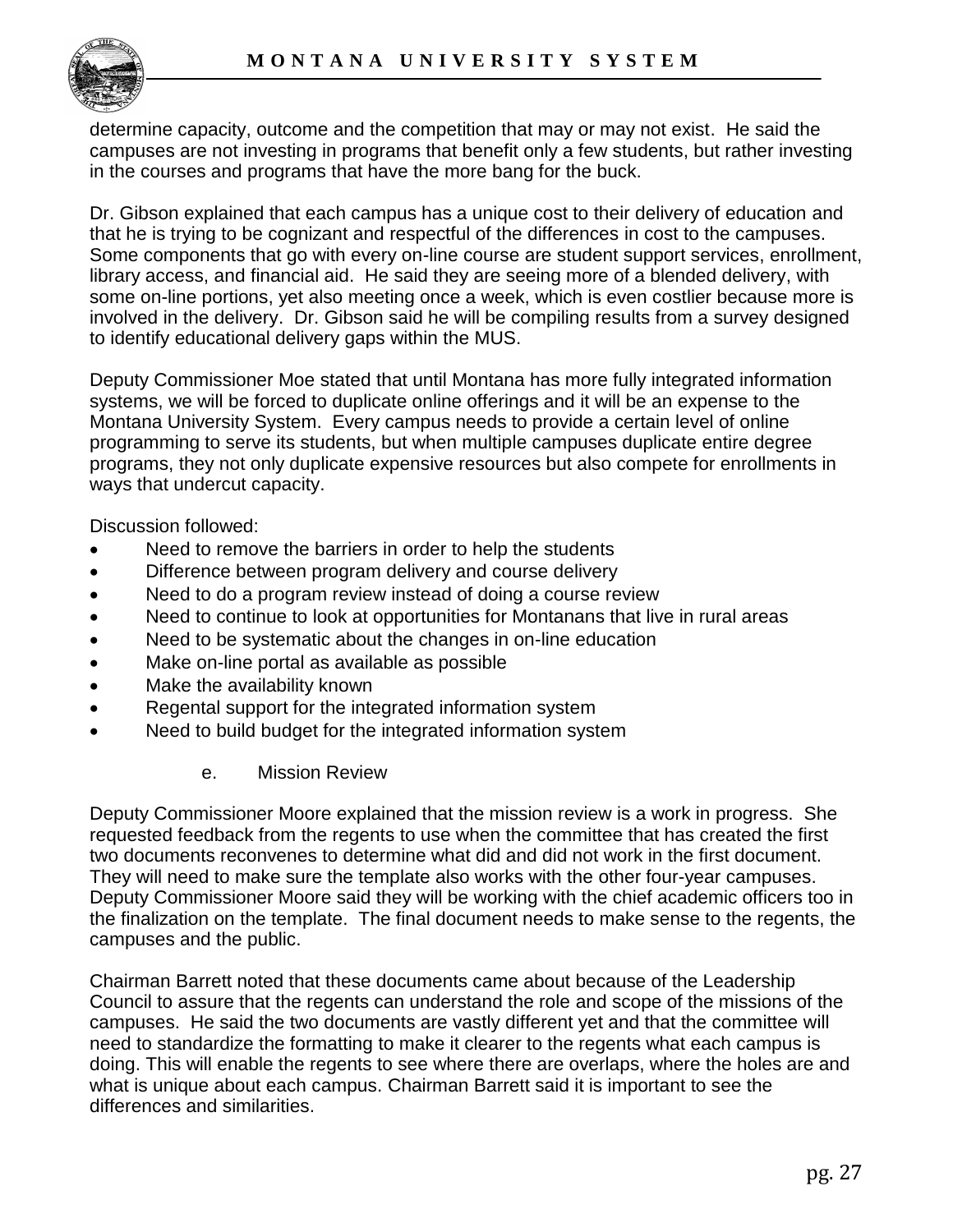

Commissioner Stearns told the board that the commissioner"s office will have a conversation with every regent to discuss the documents, to see if they are clear enough for the regents and to get any suggestions from the regents. She added that it is necessary to know if the campuses have captured what the regents want to see as well as what the students need to know and understand.

Regent Buchanan said he would like to know what areas the campus budgets are focused on.

Deputy Commissioner Moe recommended that bringing the full two-year mission role to all of the two-year campuses be kept in mind when developing the documents, including the embedded two-year campuses.

Chairman Barrett agreed and suggested having separate documents for all the two-year campuses.

Regent Pease said it is difficult to understand what is happening in the two-year embedded campuses and she would like to see more information on the role, quality and benefits of the embedded COT"s.

Deputy Commissioner Moore replied that the guidance from the regents is helpful and the committee will take the requests into account as they proceed.

# **Friday, September 25, 2009**

The Board reconvened at 9:00 AM.

Commissioner Stearns opened by telling the board that Montana needs to add 400 graduates each year in order to achieve the increase in graduates suggested by President Obama over the next ten years. She said this needs to be done by somehow converting 25,000 people in the state that have some college education, but not a college degree, into college graduates. This will in turn create a healthier, more economically viable environment in Montana.

Kindergarten to College Connections

Joyce Silverthorne, Office of Public Instruction

Joyce Silverthorne, Director of Policy Research and Federal Program Liaison, shared the Strategic Directions Report that was recently created by OPI. In the report were five directives:

- Ensure that every child begins school and graduates with knowledge and skills necessary for success in the 21<sup>st</sup> century global society through the creation and implementation of a comprehensive P-20 education plan.
- Provide current and accurate education information to the state, school districts and schools to promote data-driven policy decisions and assist in improving teaching and learning.
- Improve student achievement in struggling schools by providing leadership to school improvement efforts across the state.
- Provide systematic training opportunities and focused staff development for OPI staff to support their work and ensure quality customer service.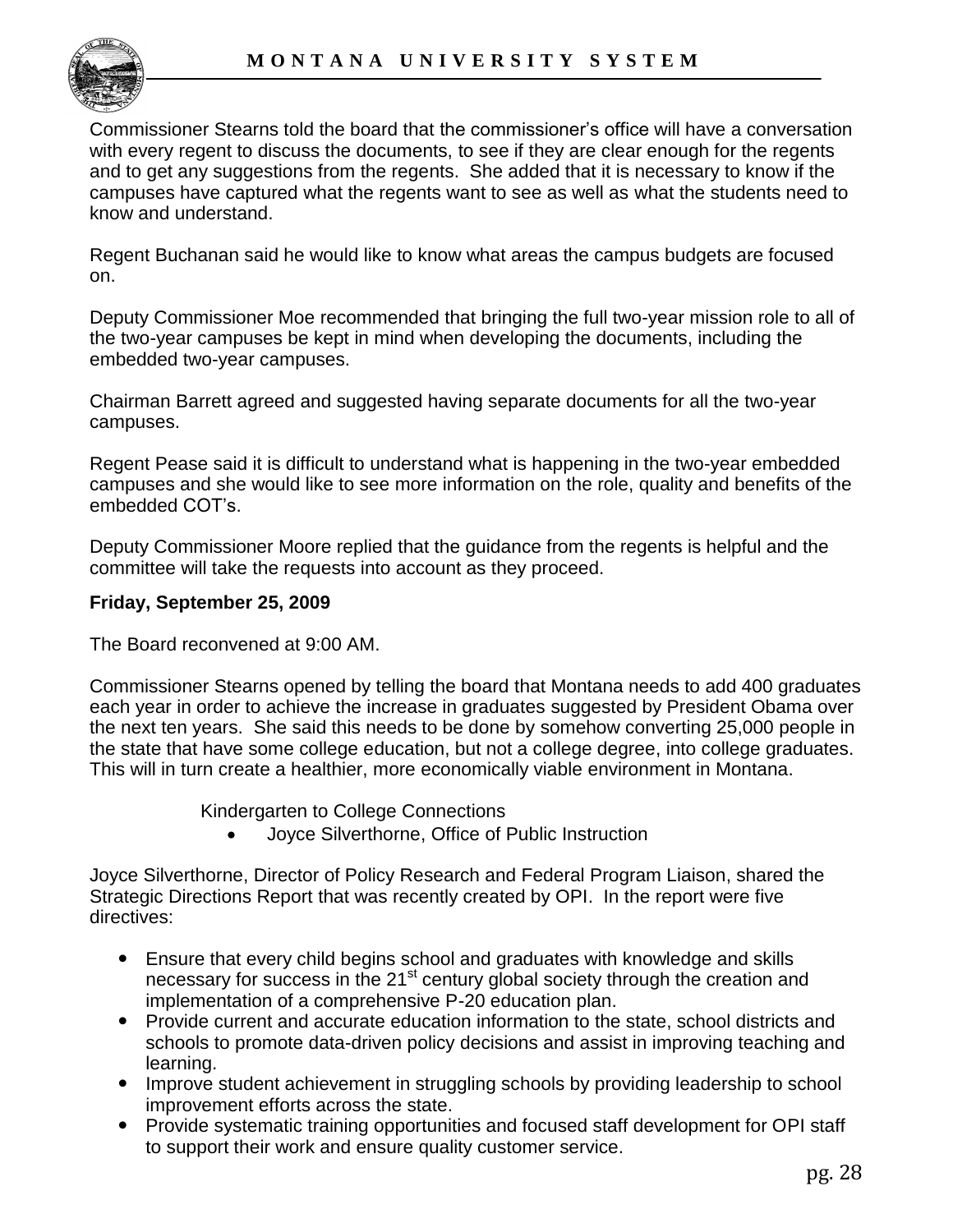

- Improve school-community relationships and student performance through the development and implementation of a comprehensive communication plan.
	- Steve Meloy, Executive Director of Board of Public Education

Steve Meloy explained that the Montana Virtual Learning Academy was funded by the legislature and that a committee has been formed. He said the Board of Public Education (BPE) has a strong interest in on-line students and that they want to create flexibility without sacrificing quality. Mr. Meloy said the next step is to hire a director for the Virtual Academy. He said they intend to have curriculum in place by March 2010 and to have course offerings in place in September of 2010. Mr. Meloy said the Virtual Academy is for both remediation and accelerated learning. He said the academy will provide assistance for those needing help and provide opportunities for those wanting to obtain higher education credits prior to graduating from high school. Mr. Meloy said the committee is trying to make the licensure issues seamless. He said that BPE will need to adopt 80% of the common core and that agreement still needs to be reached on the definition of what "adopt" means. Mr. Meloy reported that OPI has already begun data collection with a database and they want to include info on staff qualifications.

Representative Wanda Grinde, sponsor of the Virtual Academy said she is excited about the progress and the first meeting that was held.

Dan Villa, Policy Advisor, Governor's Office

Dan Villa told the board that the governor"s budget office is working on hiring a budget analyst for higher education. He encouraged the continued work on the MOA. Mr. Villa said having quality teachers in K-12 is imperative.

Mary Moe – Class 8 Licensure – Dual Enrollment Update

Deputy Commissioner Moe told the board that in 2009 approximately 40 teachers have applied for the Class 8 licensure, which was adopted by the Board of Public Education (BPE) one year ago, and have received either a Class 4 or Class 8 license. She noted that, in working with the BPE and OPI on this process, some modifications to the BPE rules are needed to address specific areas of expertise not found in the K-12 setting. The BPE, in collaboration with OPI and the Commissioner"s office, has proposed rule changes to make these modifications.

• Sylvia Moore – GEAR UP College Readiness

Deputy Commissioner Moore gave a presentation on the Gaining Early Awareness and Readiness for Undergraduate Programs (GEAR UP). She said the summer programs sponsored by GEAR UP are very good ways for the students in this program to get out of their communities. Deputy Commissioner Moore said GEAR UP offers multiple services to help students. The individual attention given to the students by GEAR UP is instrumental to the students" success and continuation in school.

Tyler Trevor – Integrated Data System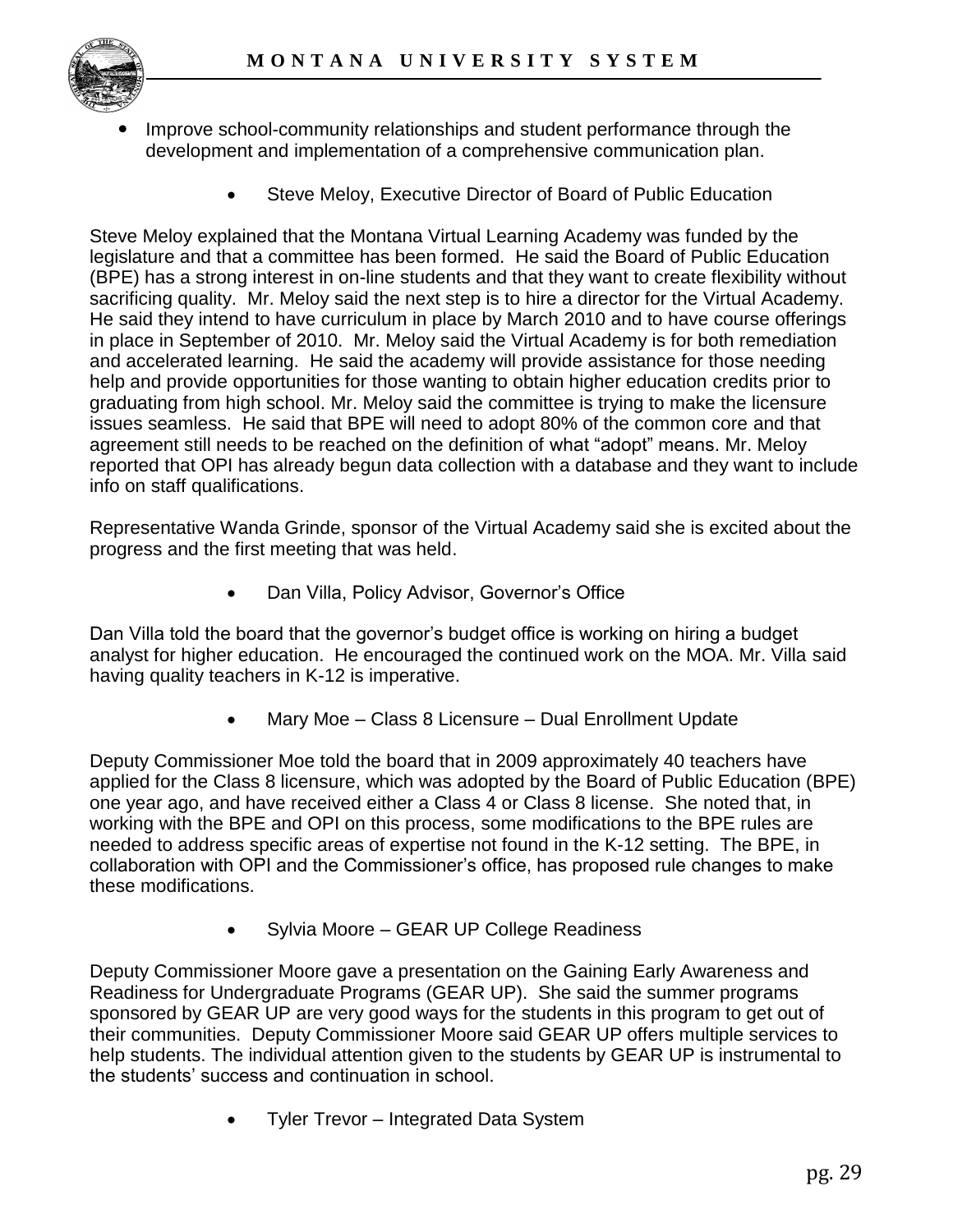Associate Commissioner Tyler Trevor spoke on the P-20 Longitudinal Data System, which has the possibility of receiving between \$2-20 million in stimulus funding. He stressed this system is critical and that the timeline is short. He told the board OCHE has been meeting with OPI to develop plans. He added that he is optimistic about the integrated system.

Dan Villa said this is an exciting opportunity to do P- 20 work. He stressed the importance of the integrated data system if we are to implement systemic change because it is necessary to have the data points to do the project. He said having a central data system will also help address drop-out rates.

Commissioner Stearns added that the colleges can use this information to determine what courses students took in high school.

Associate Commissioner Trevor told the board that the major piece to this is the feed-back reports to the people that really need the information, such as high school principals. This would be a huge benefit to the state.

Commissioner Stearns reminded the board that another piece of the P-20 connection is teacher education. She said that the education of math and science teachers is a huge issue nationally.

> George Dennison and Geoff Gamble – Science and Math Teacher Education Initiative

President Dennison said 120 institutions and state systems nationally have been involved with this project which is focused on national competitiveness in the area of math and science. He referenced a report completed by national academies in which they indicated a need to educate 10,000 more teachers nationally in the areas of science and math. Montana has had three meetings and has focused on four elements of the charge:

- 1. To collect data
	- $\checkmark$  Have had good cooperation with OPI and OCHE
- 2. Identifying problems and barriers in developing those teachers in science and math  $\checkmark$  Looking at what other states are doing
- 3. Potential sponsors of change
	- $\checkmark$  Have participation of federal delegation
	- $\checkmark$  Have a road map where they're going to go
	- $\checkmark$  Still determining what all the elements are
- 4. Creation of professional development collaborative academies comprised of teachers within the K-12 and higher education system
	- $\checkmark$  Want to start working on this with middle school students.

Commissioner Stearns said this work began two years ago and is an example of some of the collaborative work being done with OPI and the MUS.

Jim Stipcich, President of SAF, gave the board examples of what Student Assistance Foundation is doing in this area which include providing College Bowl Sunday, looking at possible grant usage from Lumina Foundation to improve the College Bowl Sunday, the Know How To Go Week, and to create the National College Access Network, which shares information across the country about what is happening within the college access area.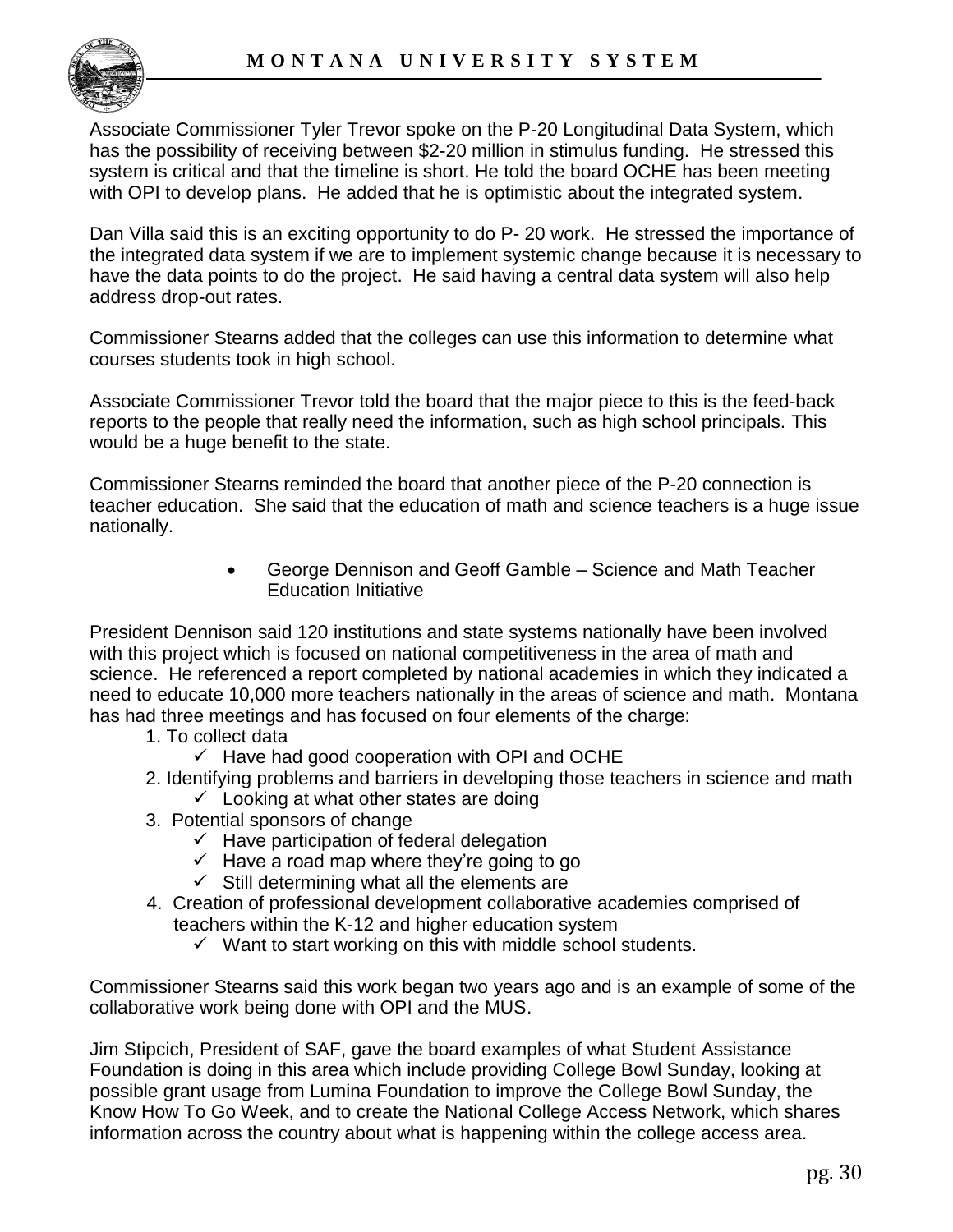

President Dennison expressed appreciation to SAF for the programs and said that SAF put up funding to provide awards for scholarships to students nominated by their principals. He told the board that the Student Compact Group has agreed to match the \$500 offering by SAF.

### **COMMITTEE REPORTS, DISCUSSION & ACTION**

a. Administrative, Budget, and Audit Oversight

President Hicswa said in response to questions from Regent Christian during the committee meeting pertaining to ITEM 144-2852-R0909 on whether or not there is anything prohibiting the community colleges from spending local levy money on tuition, that she found nothing in statute that prohibits local funds to be spent in this manner and assured the board that no state funds have been used to provide tuition subsidies for non-resident students. She said when they develop their analysis on the Grow Eastern Montana Plan that they will also include this information.

President Cargill explained that they use no state funds to subsidize out of state students.

### **ACTION**

a. MUS Operating Budgets Summary ITEM 144-101-R0909

Regent Christian moved approval of ITEM 144-101-R0909. Motion passed 7-0.

b. Authorization to Construct Bus Storage Facility; UM-Missoula ITEM 144- 1003-R0909

Regent Christian moved approval of ITEM 144-1003-R0909. Motion passed 7-0.

c. Proposed Land Acquisition by Donation; MT Tech ITEM 144-1501-R0909 Supporting Material #1 Supporting Material #2 Supporting Material #3 Supporting Material #4

Regent Christian moved approval of ITEM 144-1501-R0909. Motion passed 7-0.

d. Authorization for Expansion to the Health, Physical Education and Recreation (HPER) Building; MT Tech ITEM 144-1504-R0909 Supporting Material

Regent Christian explained concerns of students carrying this debt for so many years.

Chancellor Gilmore said MT Tech is being responsive to regental concerns. Therefore, the new fee will be \$4.70 per credit hour less for a maximum of \$54.80 instead of a maximum of \$64.80, with \$30,000 per year to be funded with auxiliary plant funds.

Regent Taylor clarified that the students are actually paying a \$7.00 fee per credit hour for this facility because of a previous fee for this which was specified that for maintenance and operation on this facility. She said the students have already been paying the former fee for 10 years.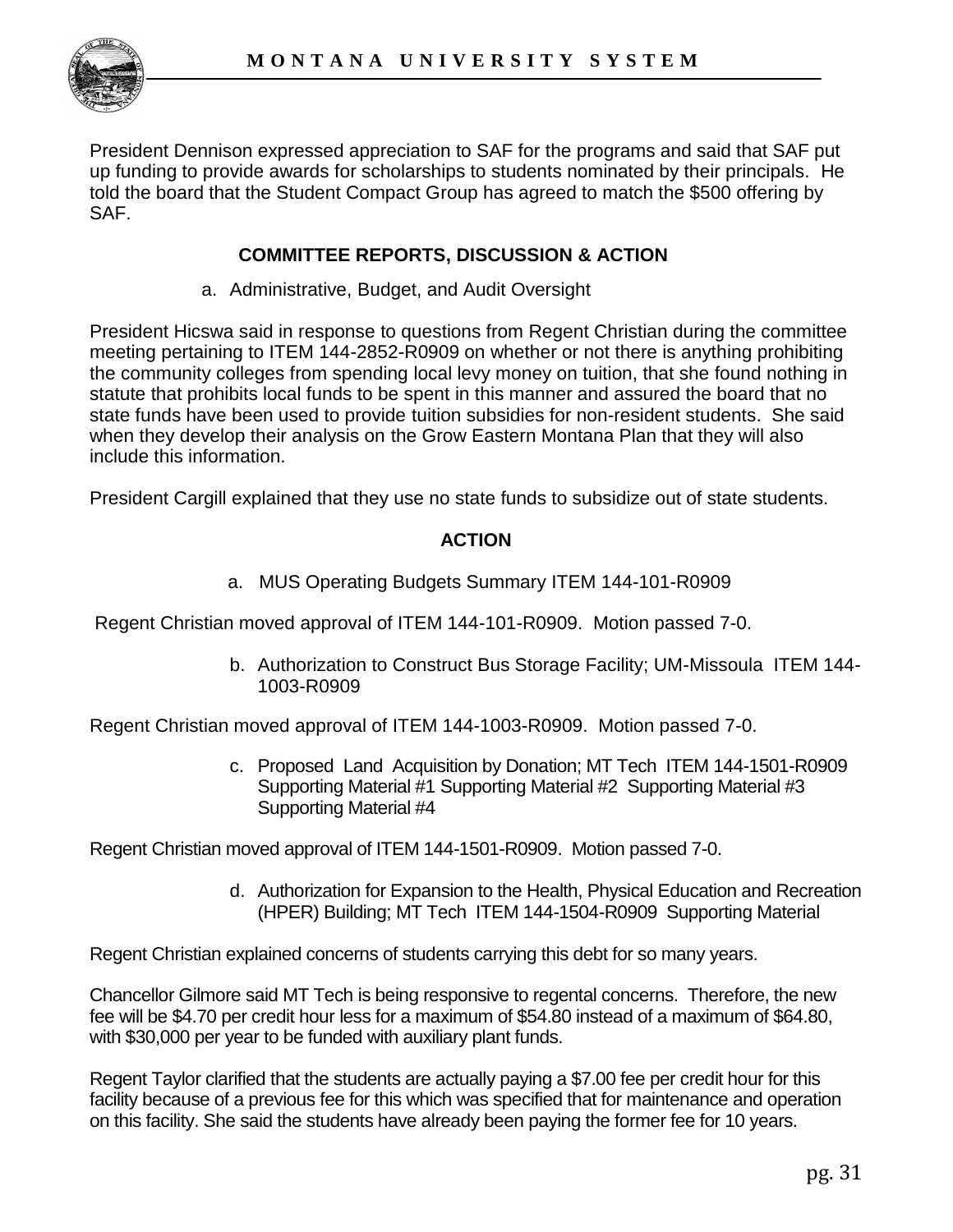

Regent Hamilton asked if the use of reserve funds for this facility would reduce MT Tech"s ability to use those funds for other projects. Chancellor Gilmore replied, yes, that does alter their ability to use the auxiliary funds for other purposes but that he believes the auxiliary contribution is sustainable.

Regent Pease said at a moment in time where the balance of funding is shifted toward the students the campuses need to realize that balance is tipped further any time they add a new fee.

Chairman Barrett said there is a fine line in managing the amount of costs to the students, while also recognizing the preference of the students.

Regent Christian moved approval of ITEM 144-1504-R0909 with the following two changes. The maximum fee for a student would be \$56.40, and with \$30,000 additional funding from the MT Tech auxiliary fund.

President Dennison spoke in support of the project and said the impact of having this kind of facility brings people back to the campus and is important for the students.

Regent Barnosky expressed two concerns: concern that these students are burdening future students for the next 15 years and concern that the students do have the majority of the burden with this project. He added that the faculty may share a small proportion of the debt, but the large burden will be paid by the students.

Motion passed 4-3 with Regents Buchanan, Pease and Barnosky voting no.

e. Construct ADA Modifications; MSU-Bozeman ITEM 144-2007-R0909 Supporting Material

Regent Christian moved approval of ITEM 144-2007-R0909. Motion passed 7-0.

f. Tennis Facility Repair; MSU-Billings ITEM 144-2704-R0909 Supporting **Material** 

Regent Christian moved approval of ITEM 144-2704-R0909. Motion passed 7-0

# **CONSENT**

a. Authorization to Name The University of Montana Native American Center to the Payne Family Native American Center; UM-Missoula ITEM 144-1004-R0909 Attachment

Regent Christian moved approval of ITEM 144-1004-R0909. Motion passed 7-0.

- b. Operating Agreement Between UM-Western and UM-Western Foundation; UM-Western ITEM 144-1602-R0909
- c. Fire Services training Advisory Council; MSU-Bozeman ITEM 144- 2012-R0909
- d. Paint Existing Auxiliaries Facilities; MSU-Bozeman ITEM 144-2011-R0909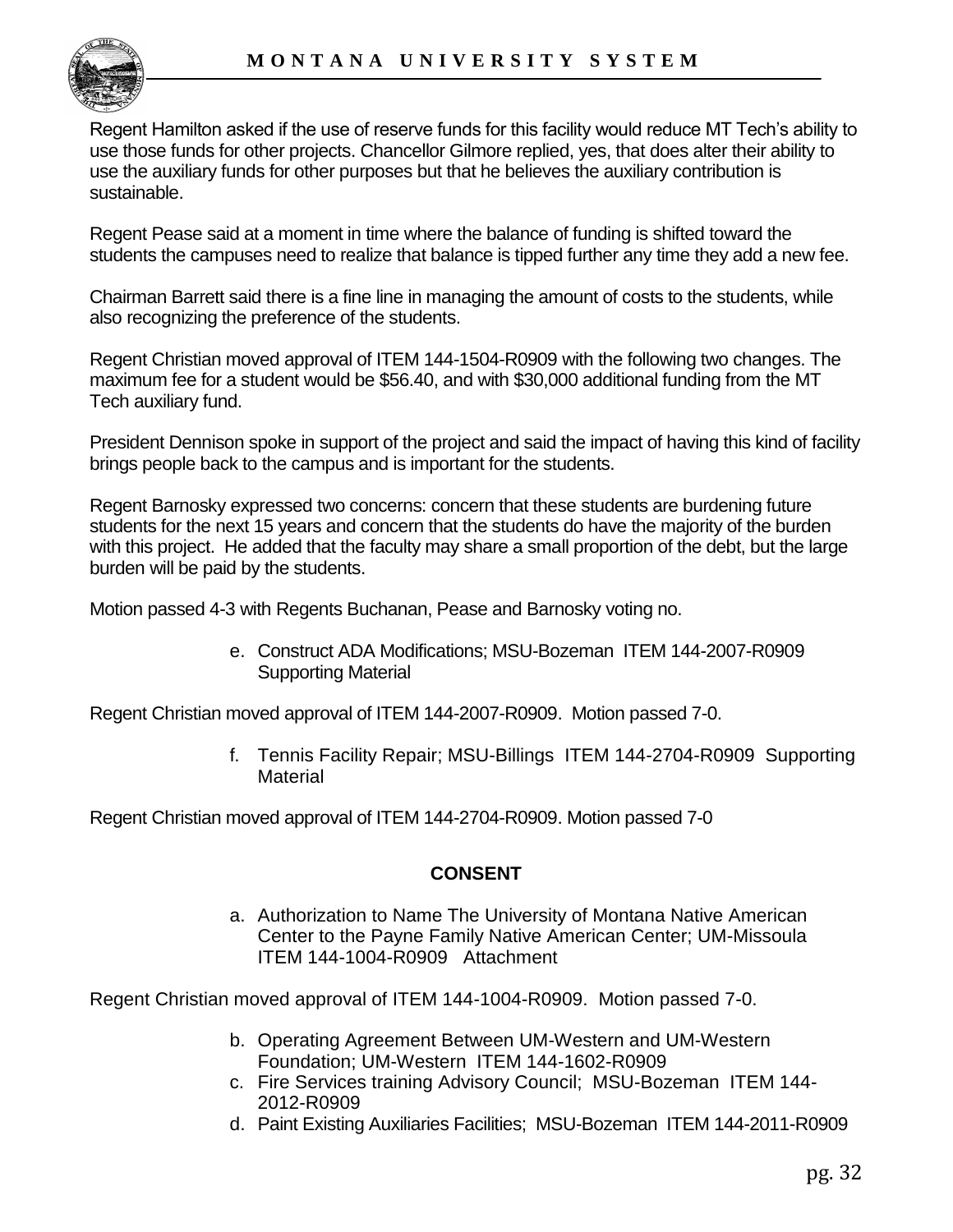- e. Renew Lease-Joseph M. Hartmann Memorial Ranch; MSU-Bozeman ITEM 144-2009-R0909 Support Material
- f. Lease for Western Transportation Institute; MSU-Bozeman ITEM 144- 2010-R0909 Supporting Material
- g. Expend Computer Fees; MSU-Bozeman ITEM 144-2006-R0909
- h. Expend Computer Fees; MSU-MSU-Great Falls COT ITEM 144-2851- R0909
- i. Expend Student Equipment Fees; MSU-Bozeman ITEM 144-2008- R0909
- j. Expend Student Equipment Fees; MSU-Great Falls COT ITEM 144- 2852-R0909

Regent Christian moved approval of Items b-j of the consent agenda. Motion passed 7-0.

#### b. **Academic and Student Affairs**

### **ACTION**

a. Revision of BOR Policy 401- Research and Technology Transfer

Regent Pease moved approval of revised Research and Technology Transfer Policy. Motion passed 6-1, with Regent Taylor voting no.

#### Level II Action Items (from summer submission)

b. MSU-Great Falls COT, CAS & AAS in Construction Technology – Carpentry ITEM 143-2854-R0509

Regent Pease moved approval of ITEM 143-2845-R0509. Motion passed 7-0.

c. MSU-Billings, Bachelor of Fine Arts in Art ITEM 144-2701-R0809

Regent Pease moved approval of ITEM 144-2701-R0809. Motion passed 7-0.

d. UM-Missoula, Major in Central and Southwest Asian Studies ITEM 144- 1001-R0709

Regent Pease moved approval of ITEM 144-1001-R0709. Motion passed 7-0.

e. UM-Missoula, BS in Geography ITEM 144-1002-R0709

Regent Pease moved approval of ITEM 144-1002-R0709. Motion passed 7-0.

f. UM-Western, Alteration of Science Department Structure ITEM 144-1601- R0809

Regent Pease moved approval of ITEM 144-1601-R0809. Motion passed 7-0.

g. UM-Helena COT, AAS in Water Resources with Options in Water Quantity and Water Quality ITEM 144-1901-R0709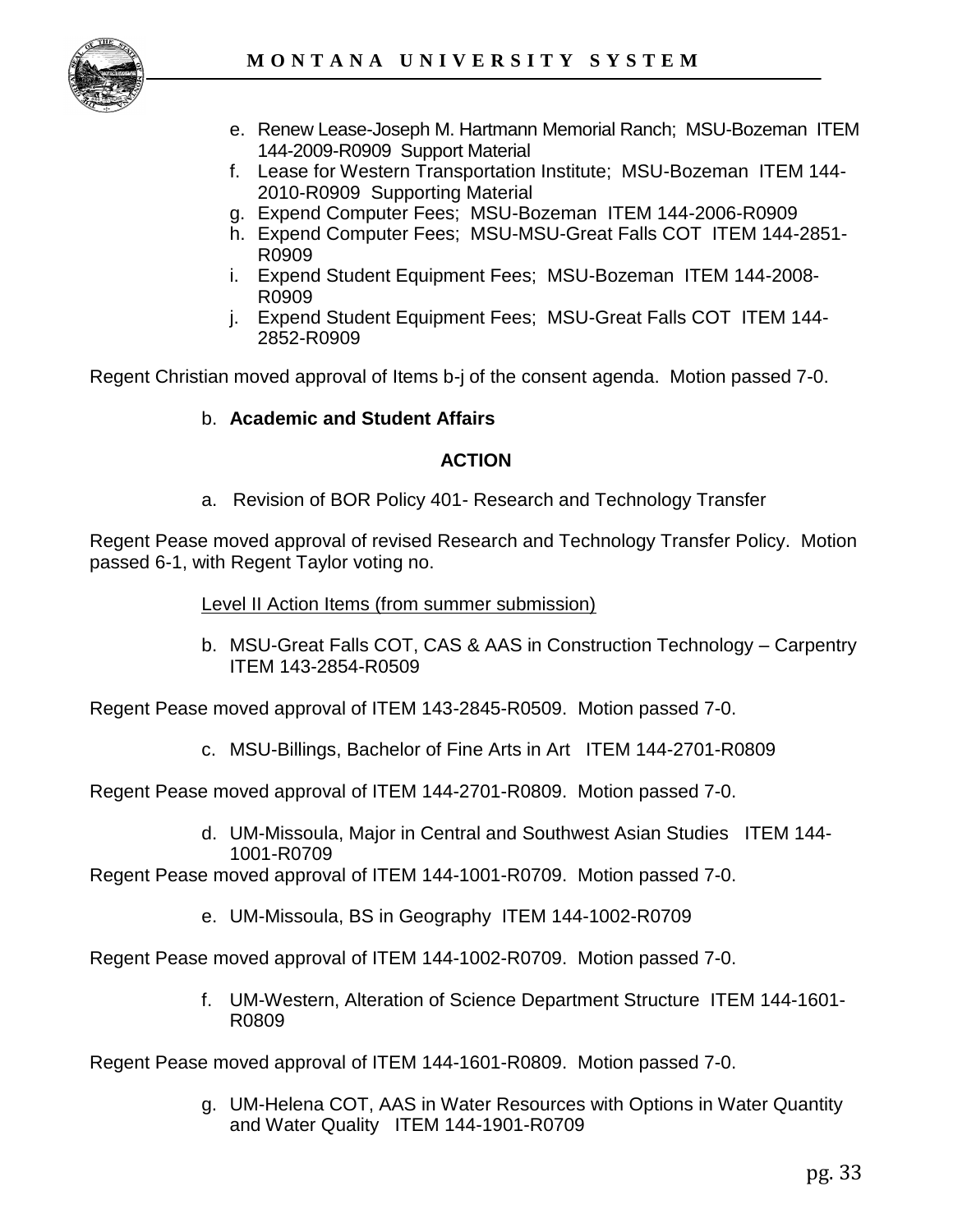Regent Pease explained this item needed further discussion.

Dean Bingham said UM-Helena has looked closely at this program in comparison to what is at MSU-Northern. He said the regents received several letters of support for this project today.

Regent Hamilton thanked the campuses for the additional information provided on this item. She noted there are differences, but also similarities in the different water programs. Regent Hamilton encouraged the campuses to work together on a common scale. She reminded the board that there are no assurances of state funding for any programs. Regent Hamilton requested more cooperation with the campuses in how to put these programs together. She said she continues to have concerns about programs that are offered on campuses with no full time faculty and that operate by primarily using adjunct faculty.

Regent Pease moved approval of ITEM 144-1901-R0709. Motion passed 7-0.

### **CONSENT**

Level I memorandum

Regent Pease moved approval of the Level I memorandum. Motion passed 6-0, with Regent Buchanan absent from the room during the vote.

c. Staff and Compensation Committee Report

# **CONSENT**

#### Staff Items

- a. UM-Missoula ITEM 144-1000-R0909
- b. MT Tech ITEM 144-1500-R0909
- c. UM-Western ITEM 144-1600-R0909
- d. MSU-Bozeman ITEM 144-2000-R0909
- e. MSU-Billings ITEM 144-2700-R0909
- f. MSU-Northern ITEM 144-2800-R0909
- g. MSU-Great Falls COT ITEM 144-2850-R0909
- h. Authorize Request for Employee Participation in Company under Policy 407; MSU-Bozeman ITEM 144-2005-R0909
- i. Regents" Professor Emeritus of Biological Sciences: Fred Allendorf; UM-Missoula ITEM 144-1001-R0909
- j. Professor Emeritus of English: Phillip R. Fandozzi; UM-Missoula ITEM 144-1002-R0909
- k. Professor Emeritus of Music: Roger Dale McDonald; UM-Missoula ITEM 144-1005-R0909
- l. Professor Emeritus of Chemistry and Geochemistry: Douglas A. Drew; MT Tech ITEM 144-1502-R0909
- m. Professor Emeritus of Liberal Studies: George Waring; MT Tech ITEM 144-1503-R0909